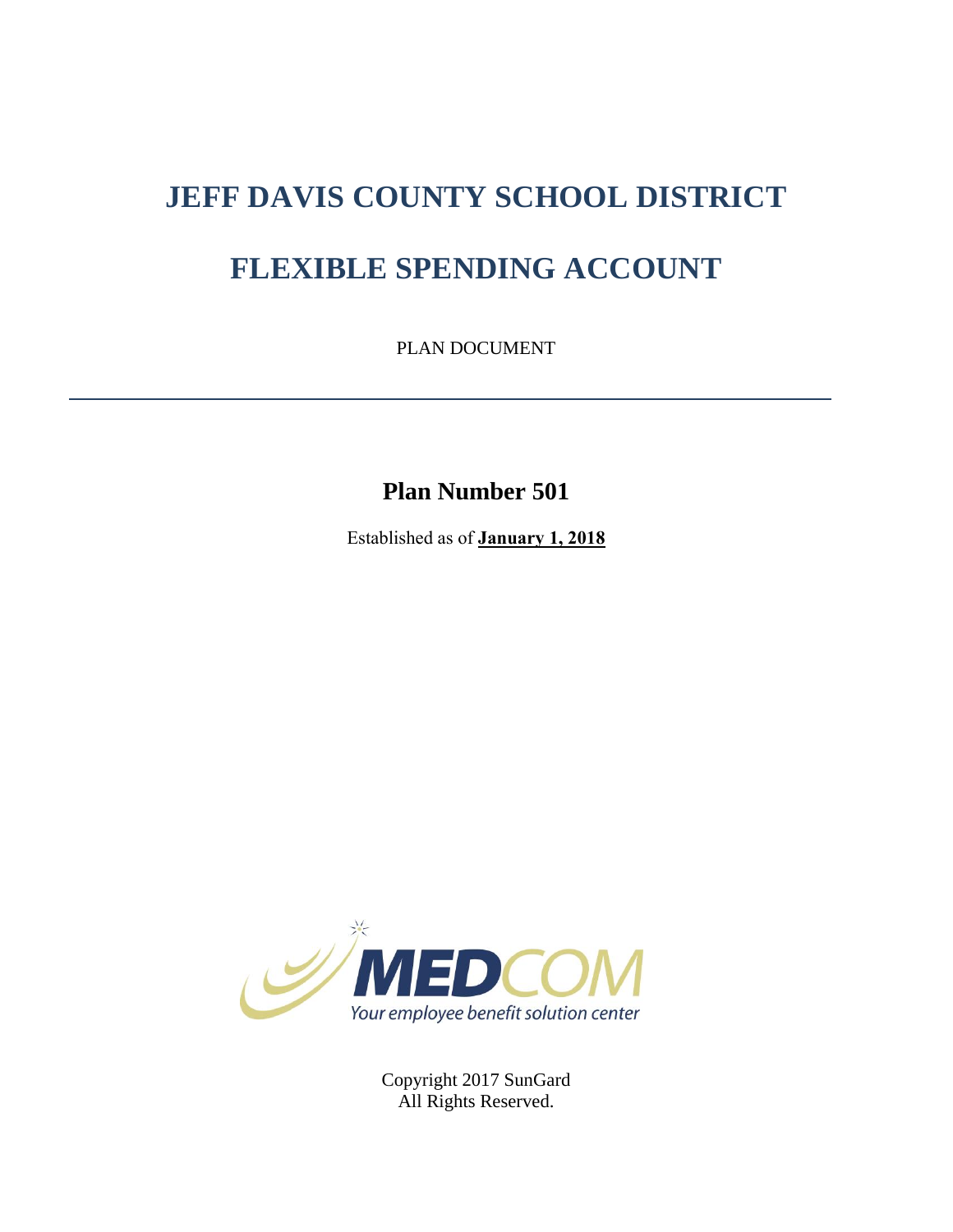## **TABLE OF CONTENTS**

## **ARTICLE I DEFINITIONS**

#### **ARTICLE II PARTICIPATION**

## **ARTICLE III CONTRIBUTIONS TO THE PLAN**

## **ARTICLE IV BENEFITS**

## **ARTICLE V** PARTICIPANT ELECTIONS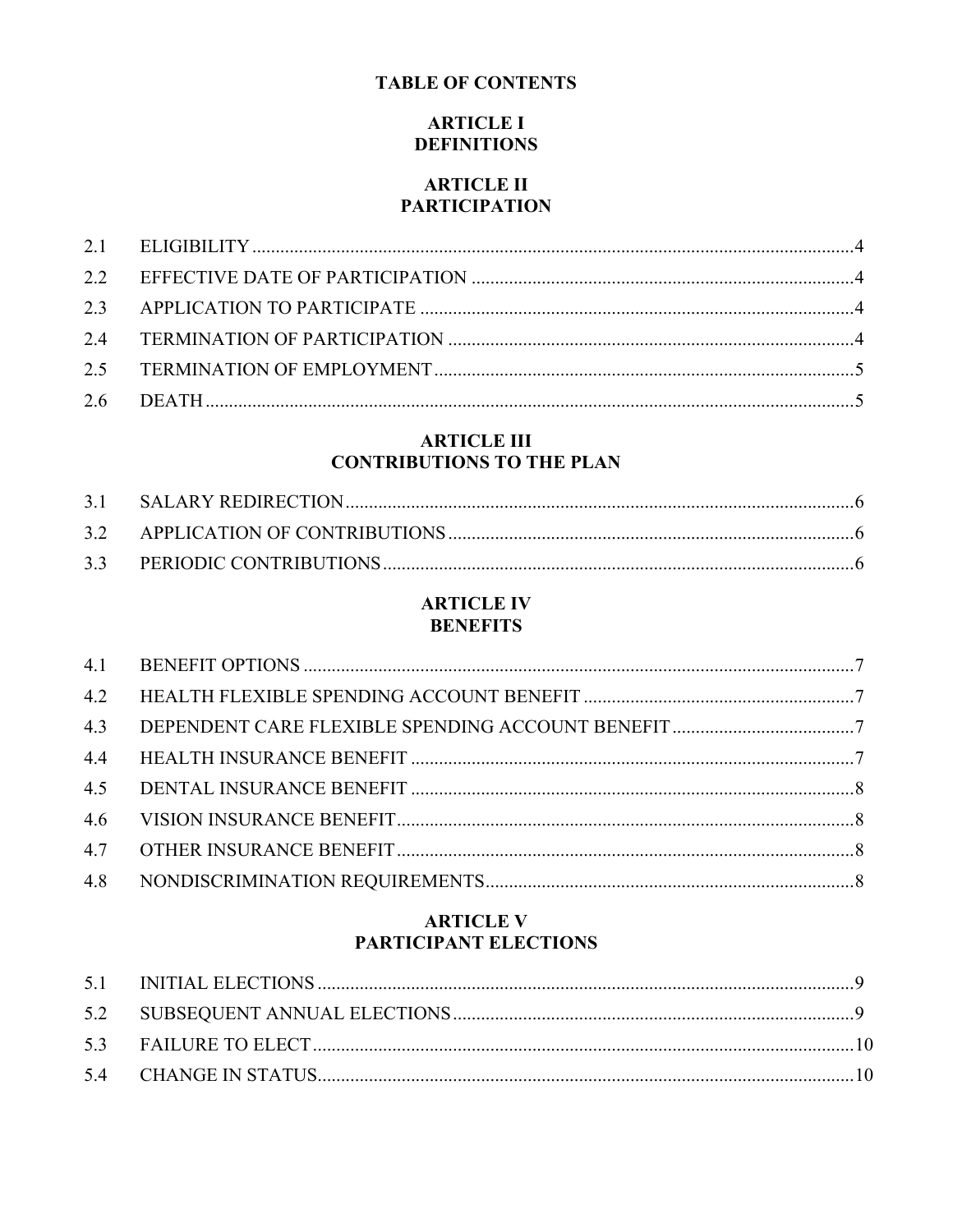#### **ARTICLE VI HEALTH FLEXIBLE SPENDING ACCOUNT**

#### **ARTICLE VII** DEPENDENT CARE FLEXIBLE SPENDING ACCOUNT

| 7.1  |  |
|------|--|
| 7.2  |  |
| 7.3  |  |
| 7.4  |  |
| 7.5  |  |
| 7.6  |  |
| 7.7  |  |
| 7.8  |  |
| 7.9  |  |
| 7.10 |  |
| 7.11 |  |
| 7.12 |  |

## **ARTICLE VIII BENEFITS AND RIGHTS**

## **ARTICLE IX ADMINISTRATION**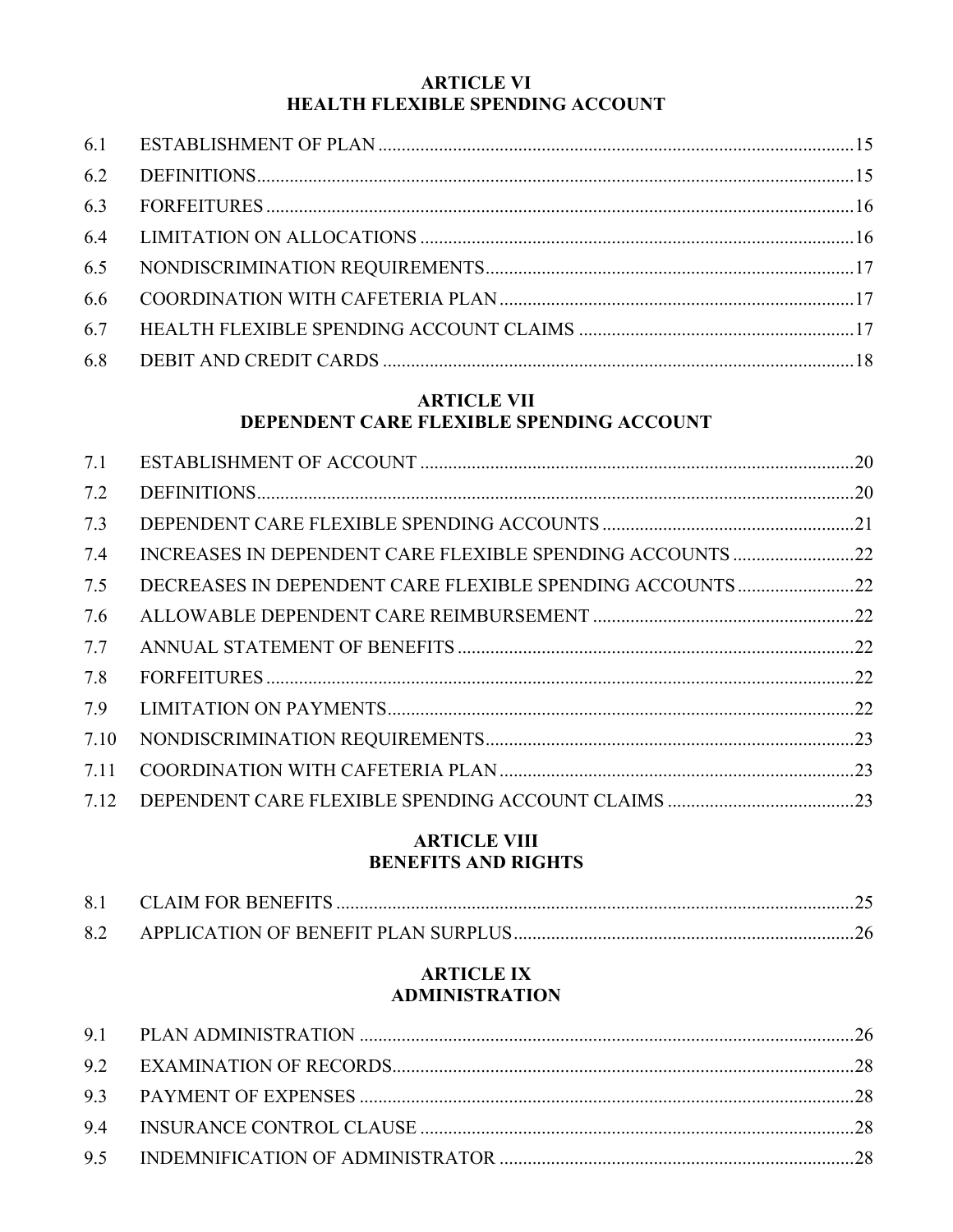## **ARTICLE X** AMENDMENT OR TERMINATION OF PLAN

| 10.1 | AMENDMENT        |  |
|------|------------------|--|
|      | 10.2 TERMINATION |  |

#### **ARTICLE XI MISCELLANEOUS**

| 11.1  |                                                                     |  |
|-------|---------------------------------------------------------------------|--|
| 11.2  |                                                                     |  |
| 11.3  |                                                                     |  |
| 11.4  |                                                                     |  |
| 11.5  |                                                                     |  |
| 11.6  |                                                                     |  |
| 11.7  |                                                                     |  |
| 11.8  |                                                                     |  |
| 11.9  |                                                                     |  |
| 11.10 |                                                                     |  |
| 11.11 |                                                                     |  |
|       |                                                                     |  |
|       |                                                                     |  |
|       |                                                                     |  |
|       |                                                                     |  |
|       | 11.16 HEALTH INSURANCE PORTABILITY AND ACCOUNTABILITY ACT (HIPAA)32 |  |
|       | 11.17 UNIFORMED SERVICES EMPLOYMENT AND REEMPLOYMENT RIGHTS         |  |
|       |                                                                     |  |
|       | 11.19 COMPLIANCE WITH HIPAA ELECTRONIC SECURITY STANDARDS 35        |  |
|       |                                                                     |  |
| 11.21 |                                                                     |  |
|       |                                                                     |  |
|       |                                                                     |  |
|       |                                                                     |  |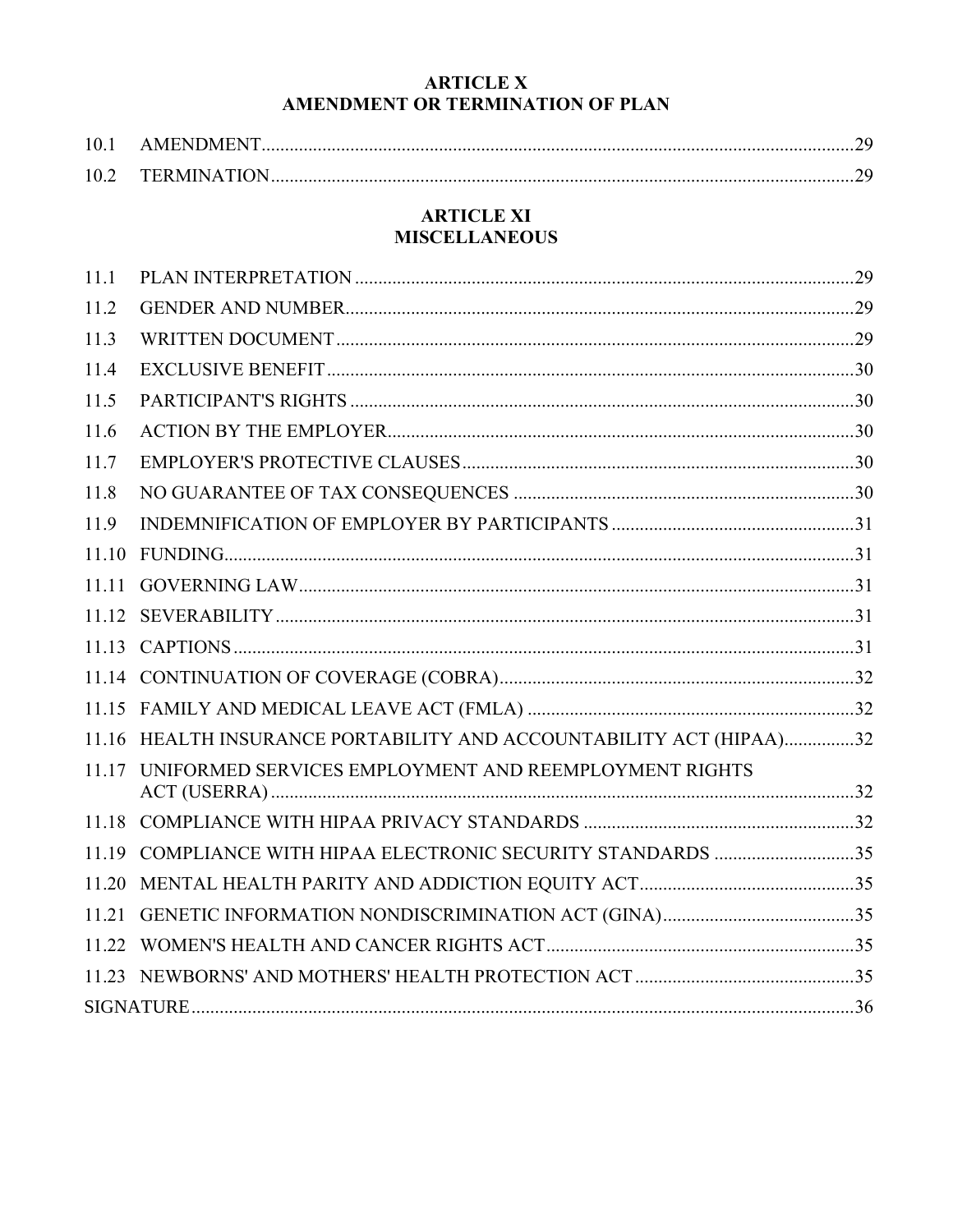#### **JEFF DAVIS COUNTY SCHOOL DISTRICT FLEXIBLE SPENDING ACCOUNT**

#### **INTRODUCTION**

The Employer has adopted this Plan effective January 1, 2018, to recognize the contribution made to the Employer by its Employees. Its purpose is to reward them by providing benefits for those Employees who shall qualify hereunder and their Dependents and beneficiaries. The concept of this Plan is to allow Employees to choose among different types of benefits based on their own particular goals, desires and needs. The Plan shall be known as Jeff Davis County School District Flexible Spending Account (the "Plan").

The intention of the Employer is that the Plan qualify as a "Cafeteria Plan" within the meaning of Section 125 of the Internal Revenue Code of 1986, as amended, and that the benefits which an Employee elects to receive under the Plan be excludable from the Employee's income under Section 125(a) and other applicable sections of the Internal Revenue Code of 1986, as amended.

#### **ARTICLE I DEFINITIONS**

1.1 **"Administrator"** means the Employer unless another person or entity has been designated by the Employer pursuant to Section 9.1 to administer the Plan on behalf of the Employer. If the Employer is the Administrator, the Employer may appoint any person, including, but not limited to, the Employees of the Employer, to perform the duties of the Administrator. Any person so appointed shall signify acceptance by filing written acceptance with the Employer. Upon the resignation or removal of any individual performing the duties of the Administrator, the Employer may designate a successor.

1.2 **"Affiliated Employer"** means the Employer and any corporation which is a member of a controlled group of corporations (as defined in Code Section 414(b)) which includes the Employer; any trade or business (whether or not incorporated) which is under common control (as defined in Code Section 414(c)) with the Employer; any organization (whether or not incorporated) which is a member of an affiliated service group (as defined in Code Section 414(m)) which includes the Employer; and any other entity required to be aggregated with the Employer pursuant to Treasury regulations under Code Section 414(o).

1.3 **"Benefit"** or **"Benefit Options"** means any of the optional benefit choices available to a Participant as outlined in Section 4.1.

1.4 **"Cafeteria Plan Benefit Dollars"** means the amount available to Participants to purchase Benefit Options as provided under Section 4.1. Each dollar contributed to this Plan shall be converted into one Cafeteria Plan Benefit Dollar.

1.5 **"Code"** means the Internal Revenue Code of 1986, as amended or replaced from time to time.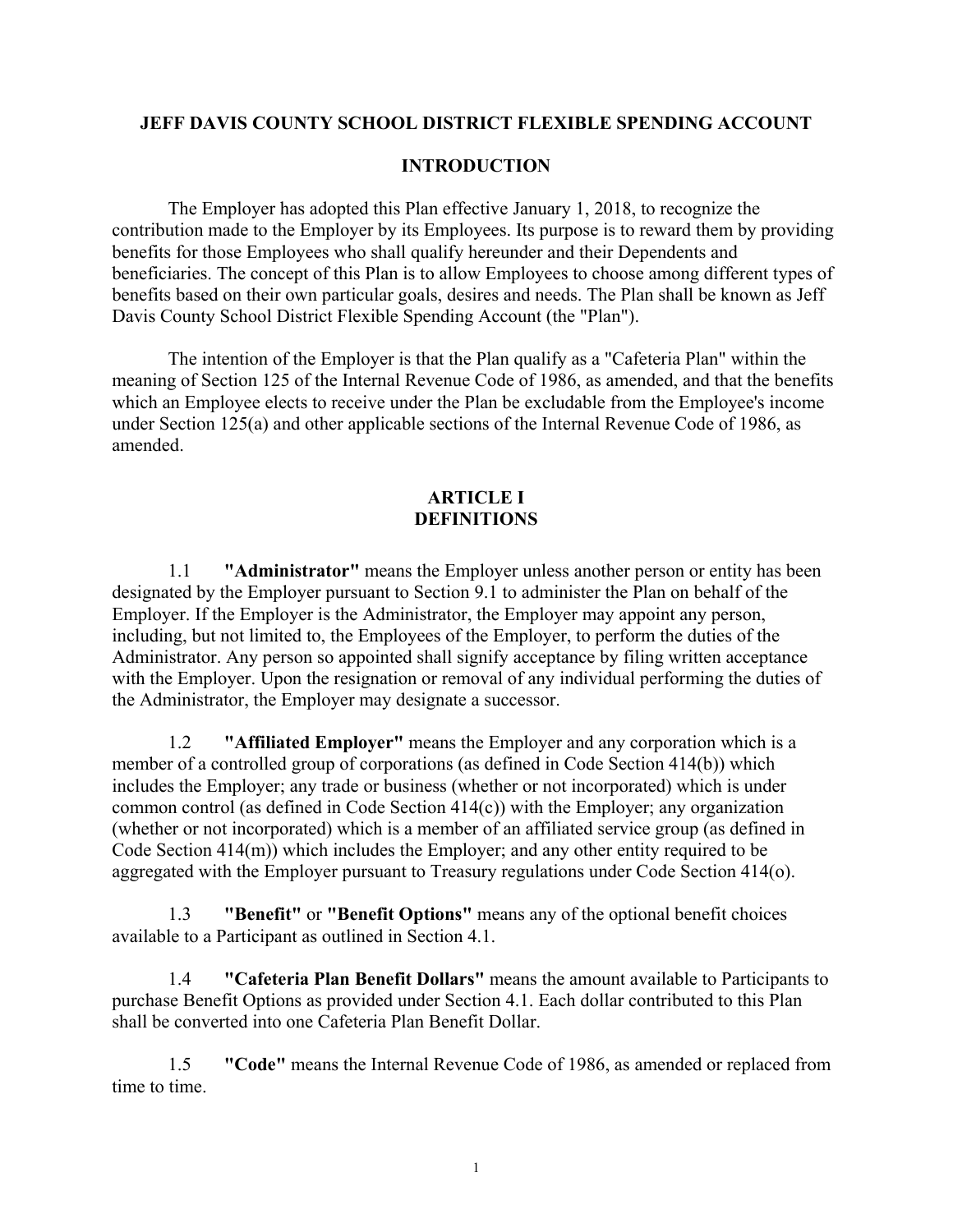1.6 **"Compensation"** means the amounts received by the Participant from the Employer during a Plan Year.

1.7 **"Dependent"** means any individual who qualifies as a dependent under an Insurance Contract for purposes of coverage under that Contract only or under Code Section 152 (as modified by Code Section 105(b)).

**"Dependent"** shall include any Child of a Participant who is covered under an Insurance Contract, as defined in the Contract, or under the Health Flexible Spending Account or as allowed by reason of the Affordable Care Act.

For purposes of the Health Flexible Spending Account, a Participant's "Child" includes his/her natural child, stepchild, foster child, adopted child, or a child placed with the Participant for adoption. A Participant's Child will be an eligible Dependent until reaching the limiting age of 26, without regard to student status, marital status, financial dependency or residency status with the Employee or any other person. When the child reaches the applicable limiting age, coverage will end at the end of the calendar year.

The phrase "placed for adoption" refers to a child whom the Participant intends to adopt, whether or not the adoption has become final, who has not attained the age of 18 as of the date of such placement for adoption. The term "placed" means the assumption and retention by such Employee of a legal obligation for total or partial support of the child in anticipation of adoption of the child. The child must be available for adoption and the legal process must have commenced.

1.8 **"Effective Date"** means January 1, 2018.

1.9 **"Election Period"** means the period immediately preceding the beginning of each Plan Year established by the Administrator, such period to be applied on a uniform and nondiscriminatory basis for all Employees and Participants. However, an Employee's initial Election Period shall be determined pursuant to Section 5.1.

1.10 **"Eligible Employee"** means any Employee who has satisfied the provisions of Section 2.1.

An individual shall not be an "Eligible Employee" if such individual is not reported on the payroll records of the Employer as a common law employee. In particular, it is expressly intended that individuals not treated as common law employees by the Employer on its payroll records are not "Eligible Employees" and are excluded from Plan participation even if a court or administrative agency determines that such individuals are common law employees and not independent contractors.

1.11 **"Employee"** means any person who is employed by the Employer. The term Employee shall include leased employees within the meaning of Code Section 414(n)(2).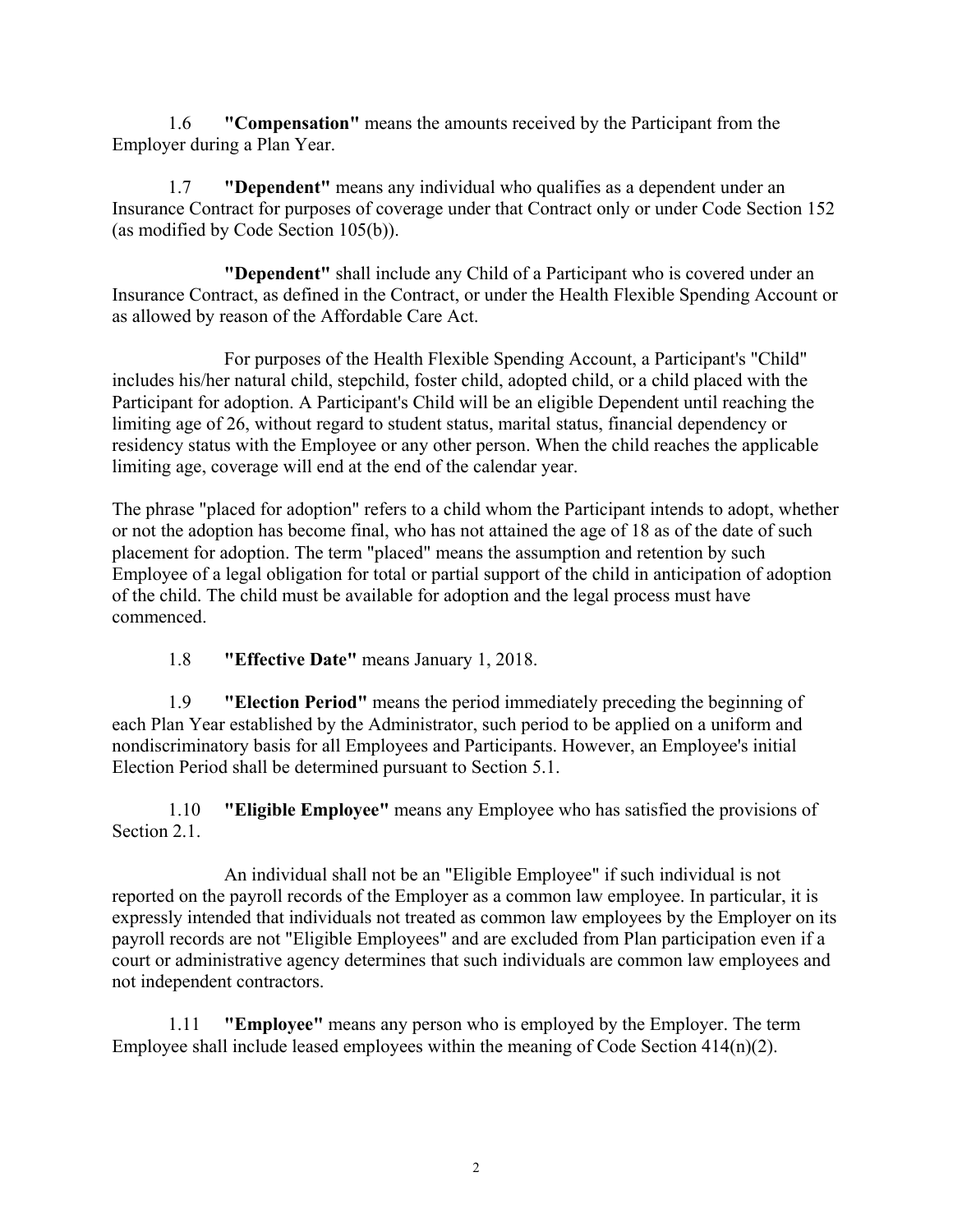1.12 **"Employer"** means Jeff Davis County School District and any successor which shall maintain this Plan; and any predecessor which has maintained this Plan. In addition, where appropriate, the term Employer shall include any Participating, Affiliated or Adopting Employer.

1.13 **"Insurance Contract"** means any contract issued by an Insurer underwriting a Benefit.

1.14 **"Insurance Premium Payment Plan"** means the plan of benefits contained in Section 4.1 of this Plan, which provides for the payment of Premium Expenses.

1.15 **"Insurer"** means any insurance company that underwrites a Benefit under this Plan.

1.16 **"Key Employee"** means an Employee described in Code Section 416(i)(1) and the Treasury regulations thereunder.

1.17 **"Participant"** means any Eligible Employee who elects to become a Participant pursuant to Section 2.3 and has not for any reason become ineligible to participate further in the Plan.

1.18 **"Plan"** means this instrument, including all amendments thereto.

1.19 **"Plan Year"** means the 12-month period beginning January 1 and ending December 31. The Plan Year shall be the coverage period for the Benefits provided for under this Plan. In the event a Participant commences participation during a Plan Year, then the initial coverage period shall be that portion of the Plan Year commencing on such Participant's date of entry and ending on the last day of such Plan Year.

1.20 **"Premium Expenses"** or **"Premiums"** mean the Participant's cost for the Benefits described in Section 4.1.

1.21 **"Premium Expense Reimbursement Account"** means the account established for a Participant pursuant to this Plan to which part of his Cafeteria Plan Benefit Dollars may be allocated and from which Premiums of the Participant may be paid or reimbursed. If more than one type of insured Benefit is elected, sub-accounts shall be established for each type of insured Benefit.

1.22 **"Salary Redirection"** means the contributions made by the Employer on behalf of Participants pursuant to Section 3.1. These contributions shall be converted to Cafeteria Plan Benefit Dollars and allocated to the funds or accounts established under the Plan pursuant to the Participants' elections made under Article V.

1.23 **"Salary Redirection Agreement"** means an agreement between the Participant and the Employer under which the Participant agrees to reduce his Compensation or to forego all or part of the increases in such Compensation and to have such amounts contributed by the Employer to the Plan on the Participant's behalf. The Salary Redirection Agreement shall apply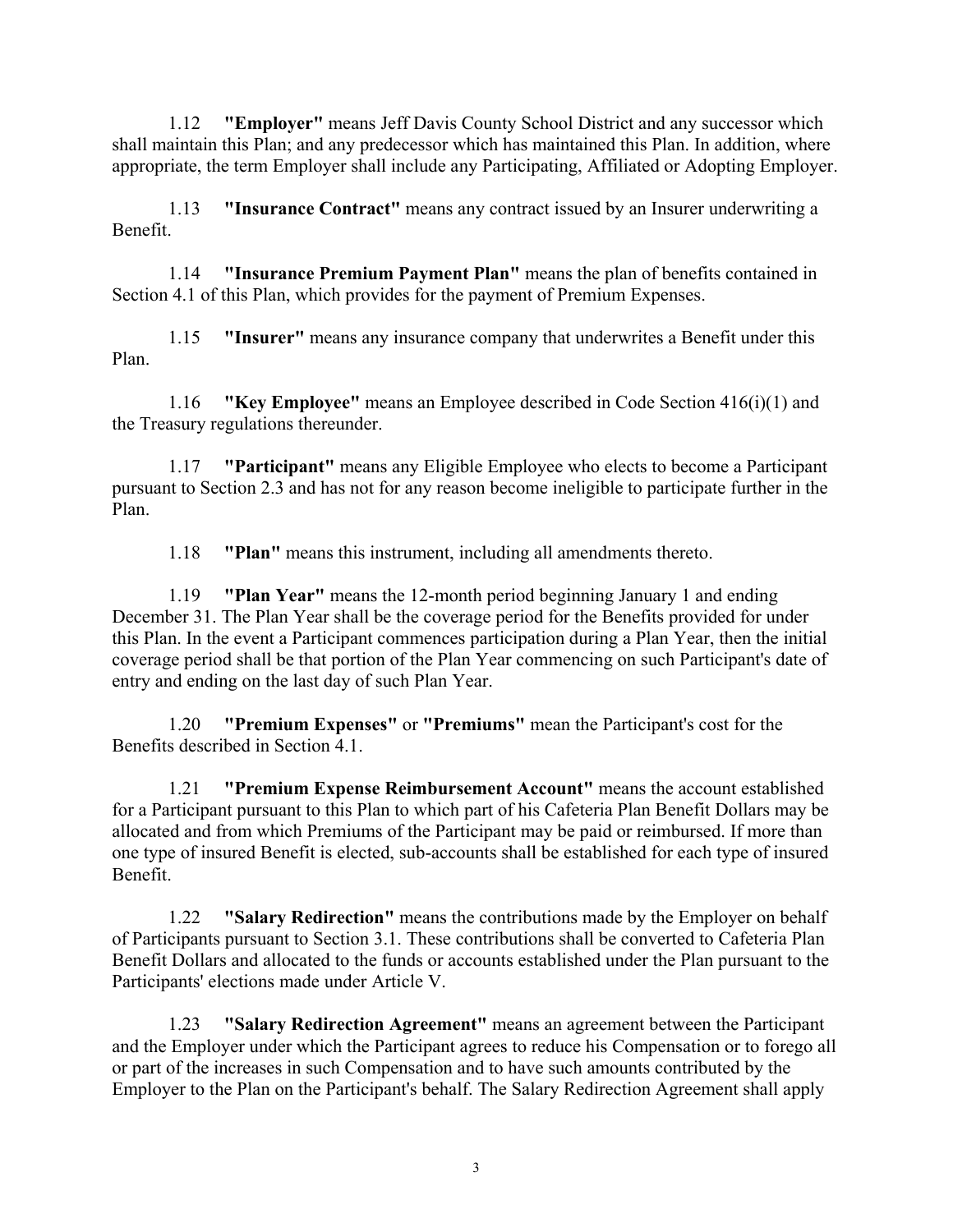only to Compensation that has not been actually or constructively received by the Participant as of the date of the agreement (after taking this Plan and Code Section 125 into account) and, subsequently does not become currently available to the Participant.

1.24 **"Spouse"** means spouse as determined under Federal law.

## **ARTICLE II PARTICIPATION**

## **2.1 ELIGIBILITY**

Any Eligible Employee shall be eligible to participate hereunder as of the date he satisfies the eligibility conditions for the Employer's group medical plan, the provisions of which are specifically incorporated herein by reference. Regardless of the preceding, an Eligible Employee shall be eligible to participate hereunder with respect to the Health Flexible Spending Account 30 day(s) after his initial date of employment with the Employer.

## **2.2 EFFECTIVE DATE OF PARTICIPATION**

An Eligible Employee shall become a Participant effective as of the first day of the month coinciding with or next following the date on which he met the eligibility requirements of Section 2.1.

## **2.3 APPLICATION TO PARTICIPATE**

An Employee who is eligible to participate in this Plan shall, during the applicable Election Period, complete an application to participate in a manner set forth by the Administrator. The election shall be irrevocable until the end of the applicable Plan Year unless the Participant is entitled to change his Benefit elections pursuant to Section 5.4 hereof.

An Eligible Employee shall also be required to complete a Salary Redirection Agreement during the Election Period for the Plan Year during which he wishes to participate in this Plan. Any such Salary Redirection Agreement shall be effective for the first pay period beginning on or after the Employee's effective date of participation pursuant to Section 2.2.

## **2.4 TERMINATION OF PARTICIPATION**

A Participant shall no longer participate in this Plan upon the occurrence of any of the following events:

(a) **Termination of employment.** The Participant's termination of employment, subject to the provisions of Section 2.5;

(b) **Death.** The Participant's death, subject to the provisions of Section 2.6; or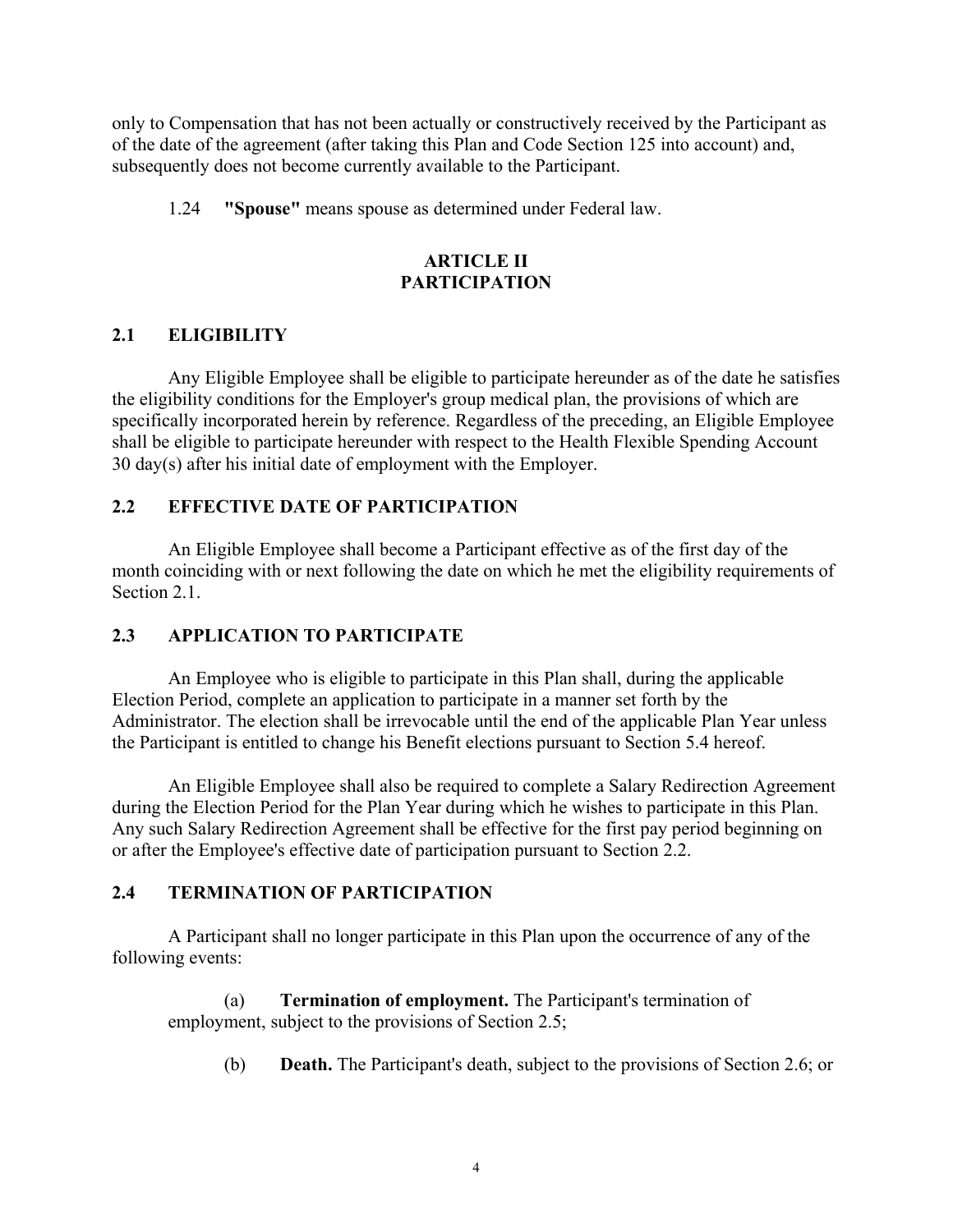(c) **Termination of the plan.** The termination of this Plan, subject to the provisions of Section 10.2.

## **2.5 TERMINATION OF EMPLOYMENT**

If a Participant's employment with the Employer is terminated for any reason other than death, his participation in the Benefit Options provided under Section 4.1 shall be governed in accordance with the following:

(a) **Insurance Benefit.** With regard to Benefits which are insured, the Participant's participation in the Plan shall cease, subject to the Participant's right to continue coverage under any Insurance Contract for which premiums have already been paid. A terminated employee will lose coverage per the timeframe determined in the underlying documents for each benefit.

(b) **Dependent Care FSA.** With regard to the Dependent Care Flexible Spending Account, the Participant's participation in the Plan shall cease and no further Salary Redirection contributions shall be made. However, such Participant may submit claims for employment related Dependent Care Expense reimbursements for claims incurred up to midnight of the date of termination and submitted within 30 days after the end of the Plan Year, based on the level of the Participant's Dependent Care Flexible Spending Account as of the date of termination.

(c) **COBRA applicability.** With regard to the Health Flexible Spending Account, the Participant may submit claims for expenses that were prior to midnight of the date of termination and submitted within 30 days after termination. Thereafter, the health benefits under this Plan including the Health Flexible Spending Account shall be applied and administered consistent with such further rights a Participant and his Dependents may be entitled to pursuant to Code Section 4980B and Section 11.14 of the Plan.

## **2.6 DEATH**

If a Participant dies, his participation in the Plan shall cease. However, such Participant's spouse or Dependents may submit claims for expenses or benefits for the remainder of the Plan Year or until the Cafeteria Plan Benefit Dollars allocated to each specific benefit are exhausted. In no event may reimbursements be paid to someone who is not a spouse or Dependent. If the Plan is subject to the provisions of Code Section 4980B, then those provisions and related regulations shall apply for purposes of the Health Flexible Spending Account.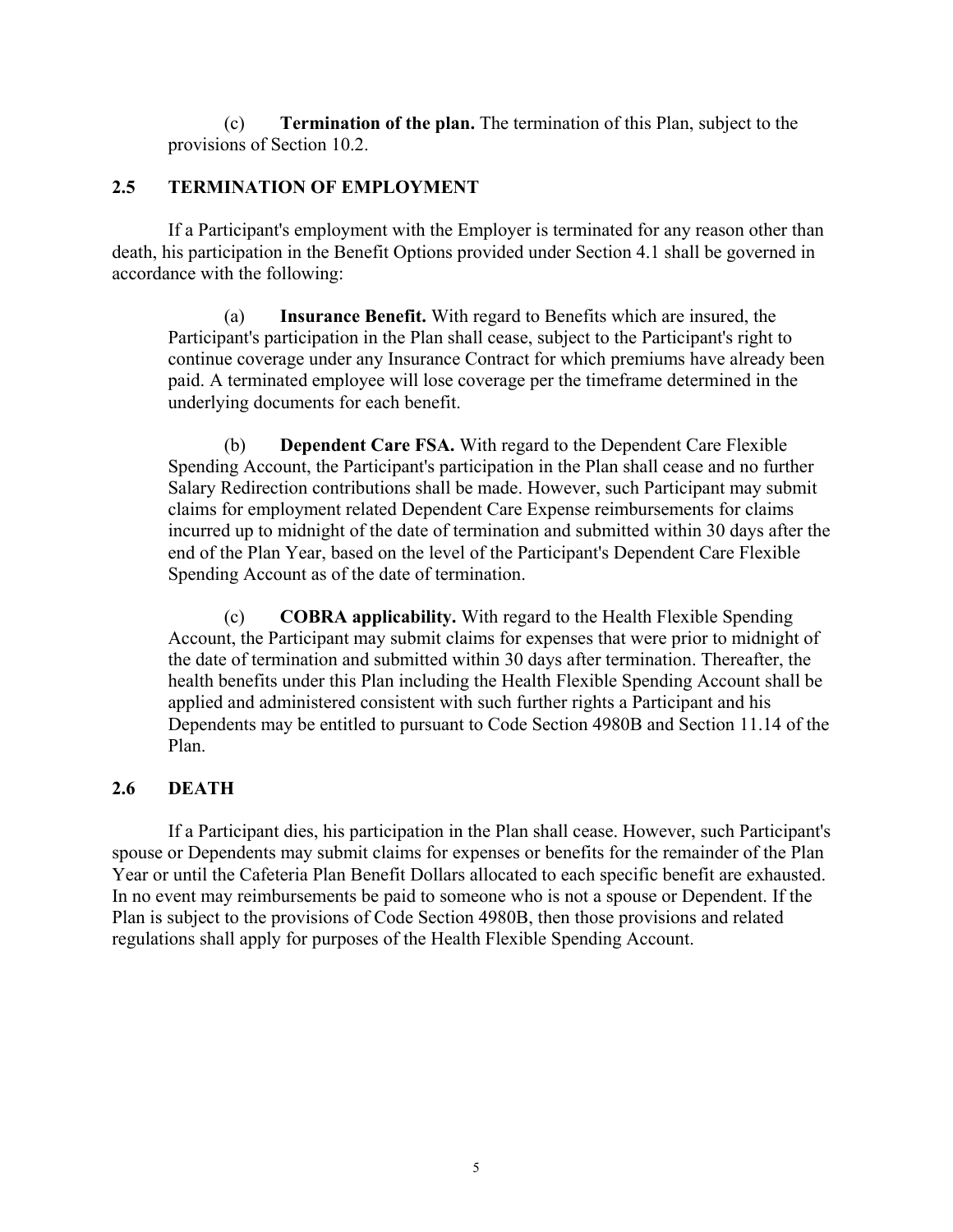#### **ARTICLE III CONTRIBUTIONS TO THE PLAN**

#### **3.1 SALARY REDIRECTION**

Benefits under the Plan shall be financed by Salary Redirections sufficient to support Benefits that a Participant has elected hereunder and to pay the Participant's Premium Expenses. The salary administration program of the Employer shall be revised to allow each Participant to agree to reduce his pay during a Plan Year by an amount determined necessary to purchase the elected Benefit Options. The amount of such Salary Redirection shall be specified in the Salary Redirection Agreement and shall be applicable for a Plan Year. Notwithstanding the above, for new Participants, the Salary Redirection Agreement shall only be applicable from the first day of the pay period following the Employee's entry date up to and including the last day of the Plan Year. These contributions shall be converted to Cafeteria Plan Benefit Dollars and allocated to the funds or accounts established under the Plan pursuant to the Participants' elections made under Article IV.

Any Salary Redirection shall be determined prior to the beginning of a Plan Year (subject to initial elections pursuant to Section 5.1) and prior to the end of the Election Period and shall be irrevocable for such Plan Year. However, a Participant may revoke a Benefit election or a Salary Redirection Agreement after the Plan Year has commenced and make a new election with respect to the remainder of the Plan Year, if both the revocation and the new election are on account of and consistent with a change in status and such other permitted events as determined under Article V of the Plan and consistent with the rules and regulations of the Department of the Treasury. Salary Redirection amounts shall be contributed on a pro rata basis for each pay period during the Plan Year. All individual Salary Redirection Agreements are deemed to be part of this Plan and incorporated by reference hereunder.

#### **3.2 APPLICATION OF CONTRIBUTIONS**

As soon as reasonably practical after each payroll period, the Employer shall apply the Salary Redirection to provide the Benefits elected by the affected Participants. Any contribution made or withheld for the Health Flexible Spending Account or Dependent Care Flexible Spending Account shall be credited to such fund or account. Amounts designated for the Participant's Premium Expense Reimbursement Account shall likewise be credited to such account for the purpose of paying Premium Expenses.

#### **3.3 PERIODIC CONTRIBUTIONS**

Notwithstanding the requirement provided above and in other Articles of this Plan that Salary Redirections be contributed to the Plan by the Employer on behalf of an Employee on a level and pro rata basis for each payroll period, the Employer and Administrator may implement a procedure in which Salary Redirections are contributed throughout the Plan Year on a periodic basis that is not pro rata for each payroll period. However, with regard to the Health Flexible Spending Account, the payment schedule for the required contributions may not be based on the rate or amount of reimbursements during the Plan Year.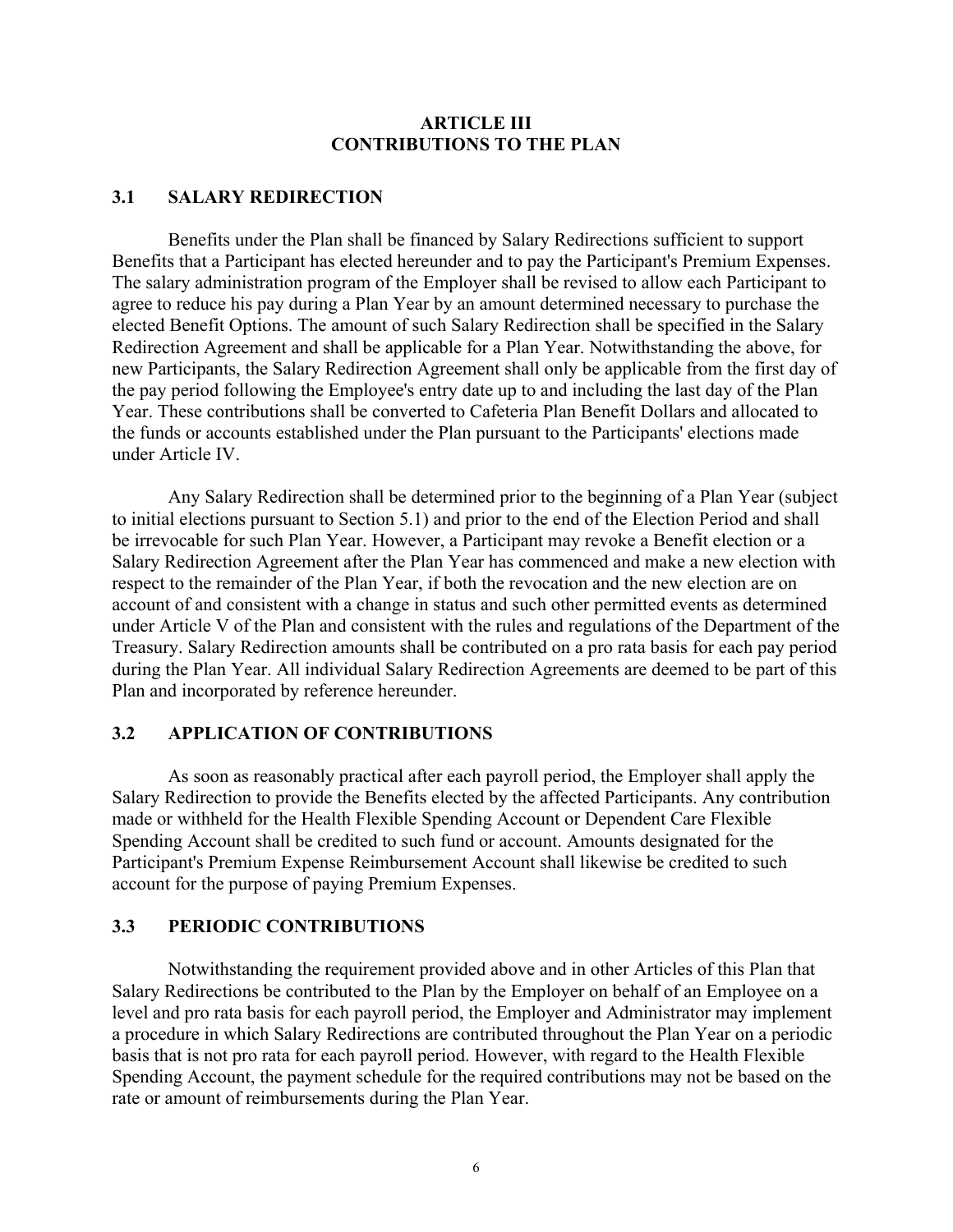## **ARTICLE IV BENEFITS**

#### **4.1 BENEFIT OPTIONS**

Each Participant may elect any one or more of the following optional Benefits:

- (1) Health Flexible Spending Account
- (2) Dependent Care Flexible Spending Account
- (3) Insurance Premium Payment Plan
	- (i) Health Insurance Benefit
	- (ii) Dental Insurance Benefit
	- (iii) Vision Insurance Benefit
	- (iv) Other Insurance Benefit

#### **4.2 HEALTH FLEXIBLE SPENDING ACCOUNT BENEFIT**

Each Participant may elect to participate in the Health Flexible Spending Account option, in which case Article VI shall apply.

## **4.3 DEPENDENT CARE FLEXIBLE SPENDING ACCOUNT BENEFIT**

Each Participant may elect to participate in the Dependent Care Flexible Spending Account option, in which case Article VII shall apply.

#### **4.4 HEALTH INSURANCE BENEFIT**

(a) **Coverage for Participant and Dependents.** Each Participant may elect to be covered under a health Insurance Contract for the Participant, his or her Spouse, and his or her Dependents.

(b) **Employer selects contracts.** The Employer may select suitable health Insurance Contracts for use in providing this health insurance benefit, which policies will provide uniform benefits for all Participants electing this Benefit.

(c) **Contract incorporated by reference.** The rights and conditions with respect to the benefits payable from such health Insurance Contract shall be determined therefrom, and such Insurance Contract shall be incorporated herein by reference.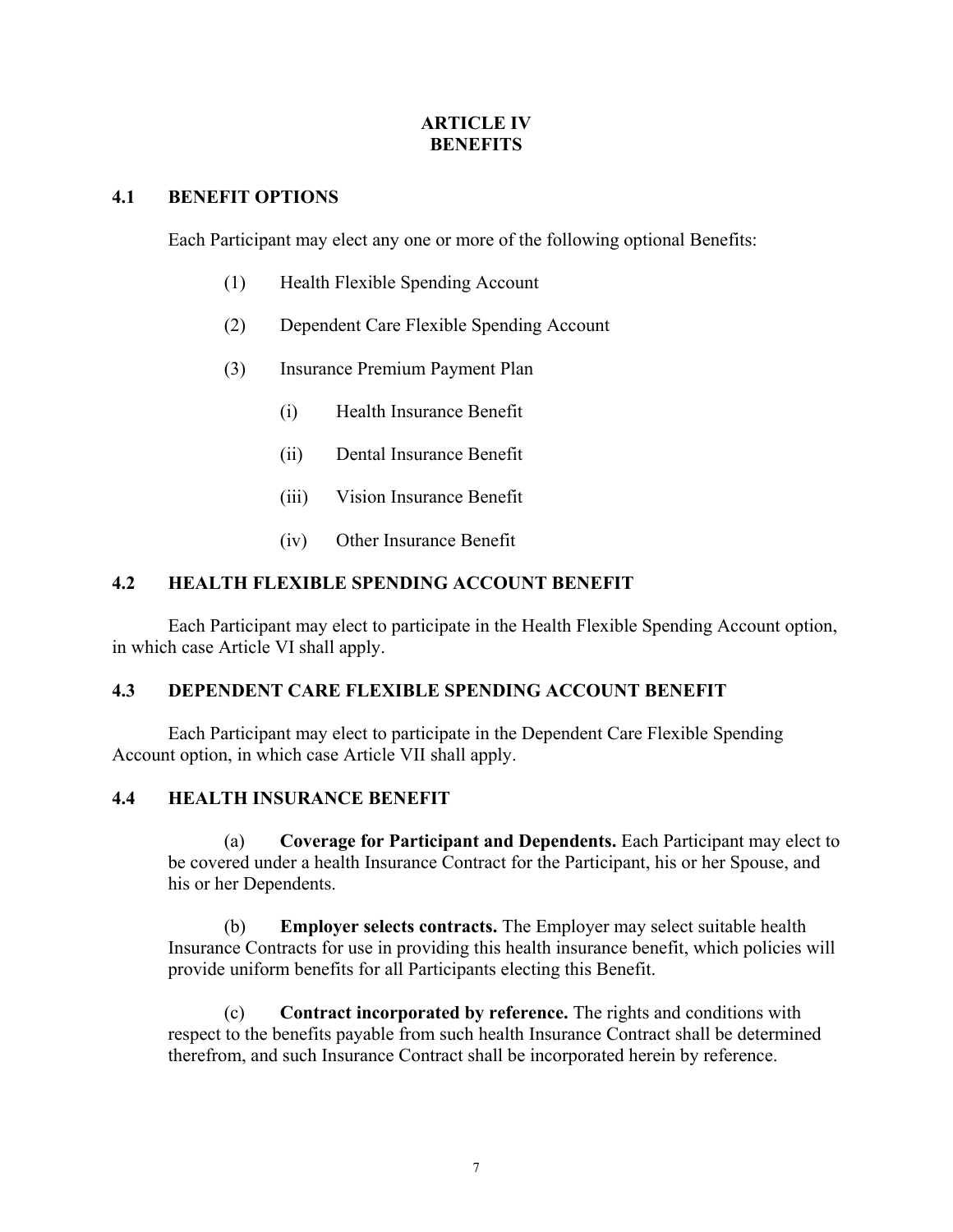#### **4.5 DENTAL INSURANCE BENEFIT**

(a) **Coverage for Participant and/or Dependents.** Each Participant may elect to be covered under the Employer's dental Insurance Contract. In addition, the Participant may elect either individual or family coverage under such Insurance Contract.

(b) **Employer selects contracts.** The Employer may select suitable dental Insurance Contracts for use in providing this dental insurance benefit, which policies will provide uniform benefits for all Participants electing this Benefit.

(c) **Contract incorporated by reference.** The rights and conditions with respect to the benefits payable from such dental Insurance Contract shall be determined therefrom, and such dental Insurance Contract shall be incorporated herein by reference.

## **4.6 VISION INSURANCE BENEFIT**

(a) **Coverage for Participant and/or Dependents.** Each Participant may elect to be covered under the Employer's vision Insurance Contract. In addition, the Participant may elect either individual or family coverage.

(b) **Employer selects contracts.** The Employer may select suitable vision Insurance Contracts for use in providing this vision insurance benefit, which policies will provide uniform benefits for all Participants electing this Benefit.

(c) **Contract incorporated by reference.** The rights and conditions with respect to the benefits payable from such vision Insurance Contract shall be determined therefrom, and such vision Insurance Contract shall be incorporated herein by reference.

## **4.7 OTHER INSURANCE BENEFIT**

(a) **Employer selects contracts.** The Employer may select additional health or other policies allowed under Code Section 125 or allow the purchase of additional health or other policies by and for Participants, which policies will provide uniform benefits for all Participants electing this Benefit.

(b) **Contract incorporated by reference.** The rights and conditions with respect to the benefits payable from any additional Insurance Contract shall be determined therefrom, and such Insurance Contract shall be incorporated herein by reference.

#### **4.8 NONDISCRIMINATION REQUIREMENTS**

(a) **Intent to be nondiscriminatory.** It is the intent of this Plan to provide benefits to a classification of employees which the Secretary of the Treasury finds not to be discriminatory in favor of the group in whose favor discrimination may not occur under Code Section 125.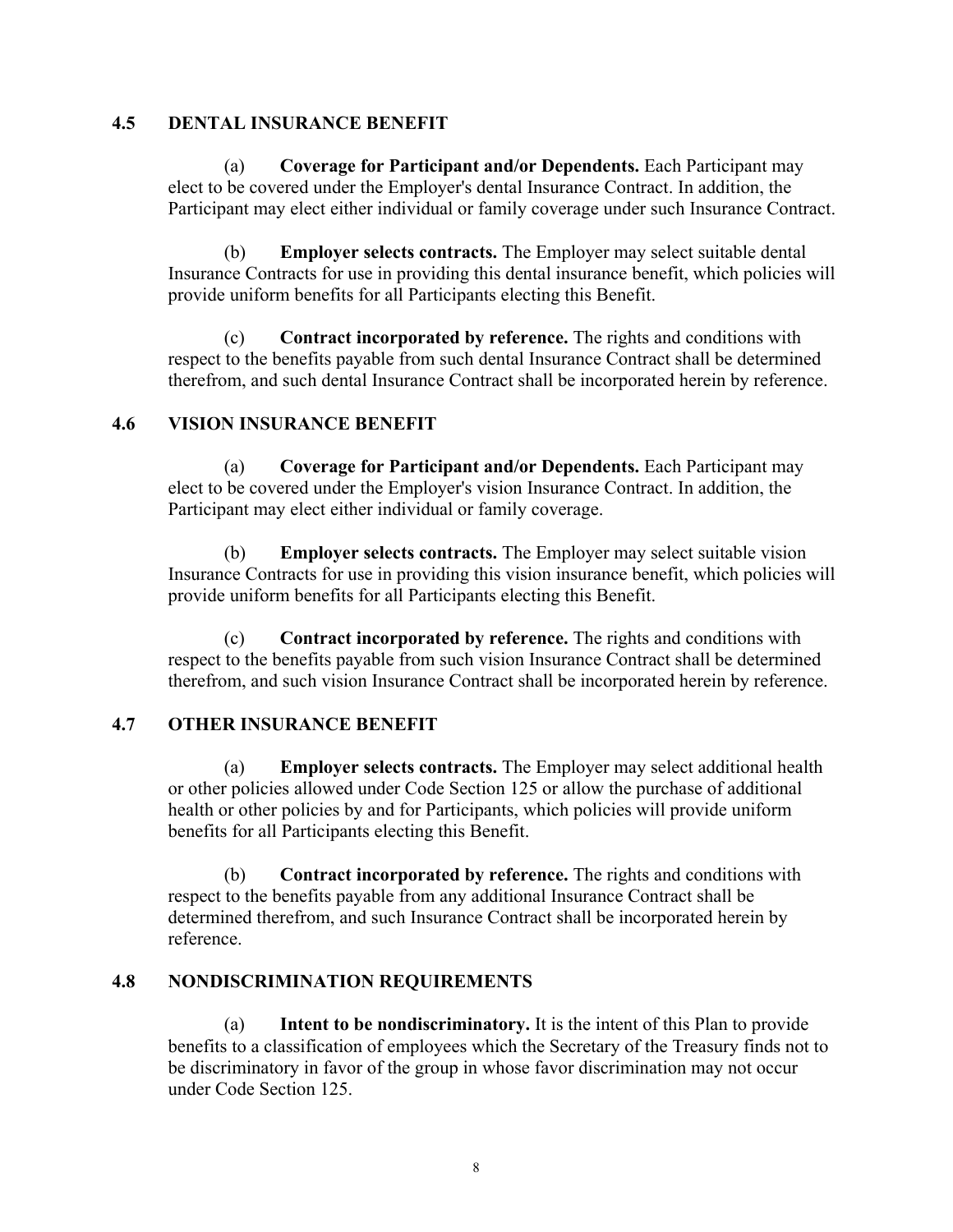(b) **25% concentration test.** It is the intent of this Plan not to provide qualified benefits as defined under Code Section 125 to Key Employees in amounts that exceed 25% of the aggregate of such Benefits provided for all Eligible Employees under the Plan. For purposes of the preceding sentence, qualified benefits shall not include benefits which (without regard to this paragraph) are includible in gross income.

(c) **Adjustment to avoid test failure.** If the Administrator deems it necessary to avoid discrimination or possible taxation to Key Employees or a group of employees in whose favor discrimination may not occur in violation of Code Section 125, it may, but shall not be required to, reject any election or reduce contributions or non-taxable Benefits in order to assure compliance with the Code and regulations. Any act taken by the Administrator shall be carried out in a uniform and nondiscriminatory manner. With respect to any affected Participant who has had Benefits reduced pursuant to this Section, the reduction shall be made proportionately among Health Flexible Spending Account Benefits and Dependent Care Flexible Spending Account Benefits, and once all these Benefits are expended, proportionately among insured Benefits. Contributions which are not utilized to provide Benefits to any Participant by virtue of any administrative act under this paragraph shall be forfeited and deposited into the benefit plan surplus.

#### **ARTICLE V PARTICIPANT ELECTIONS**

#### **5.1 INITIAL ELECTIONS**

An Employee who meets the eligibility requirements of Section 2.1 on the first day of, or during, a Plan Year may elect to participate in this Plan for all or the remainder of such Plan Year, provided he elects to do so on or before his effective date of participation pursuant to Section 2.2.

#### **5.2 SUBSEQUENT ANNUAL ELECTIONS**

During the Election Period prior to each subsequent Plan Year, each Participant shall be given the opportunity to elect, on an election of benefits form to be provided by the Administrator, which Benefit options he wishes to select. Any such election shall be effective for any Benefit expenses incurred during the Plan Year which follows the end of the Election Period. With regard to subsequent annual elections, the following options shall apply:

(a) A Participant or Employee who failed to initially elect to participate may elect different or new Benefits under the Plan during the Election Period;

(b) A Participant may terminate his participation in the Plan by notifying the Administrator in writing during the Election Period that he does not want to participate in the Plan for the next Plan Year, or by not electing any Benefit options;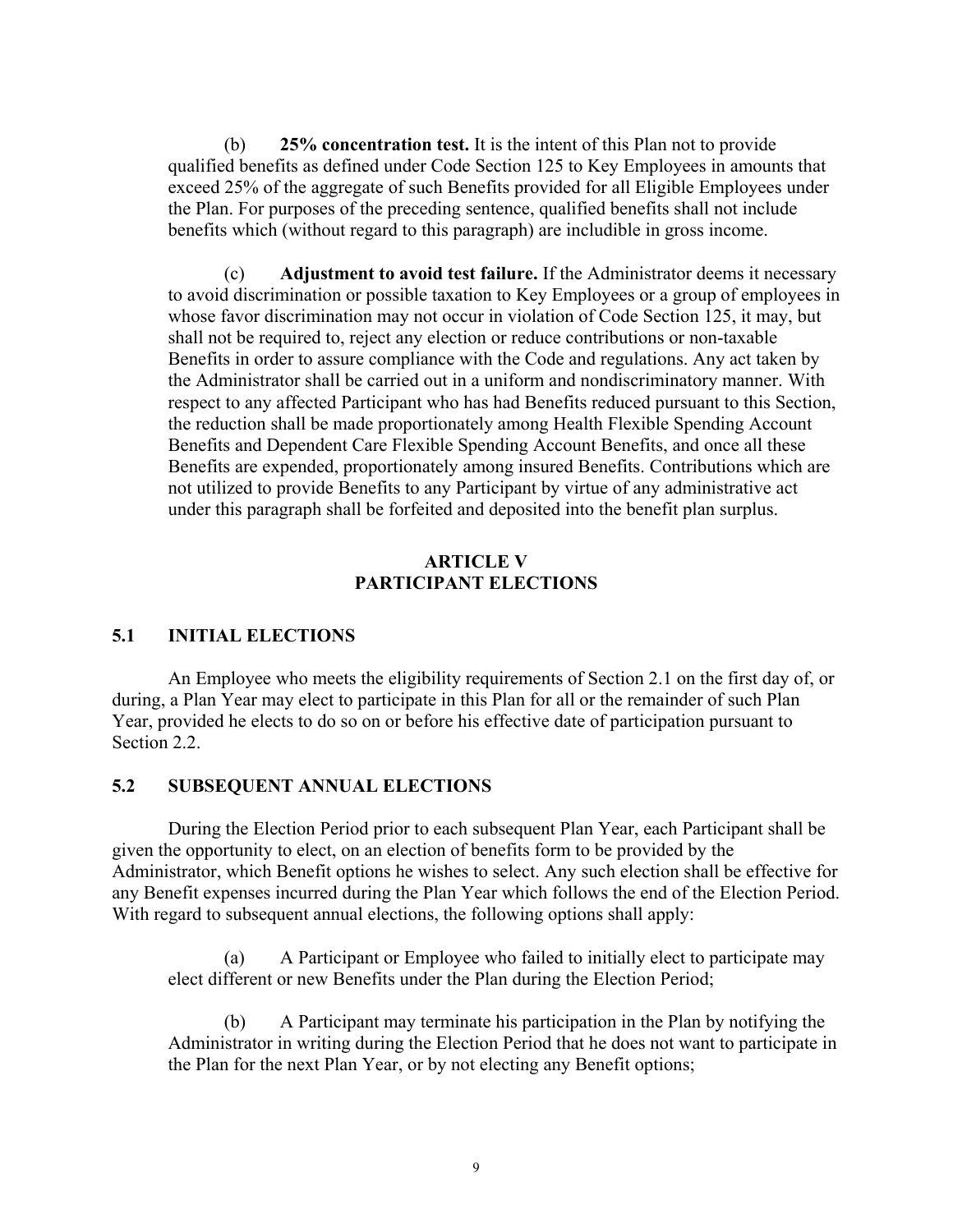(c) An Employee who elects not to participate for the Plan Year following the Election Period will have to wait until the next Election Period before again electing to participate in the Plan, except as provided for in Section 5.4.

#### **5.3 FAILURE TO ELECT**

Any Participant failing to complete an election of benefits form pursuant to Section 5.2 by the end of the applicable Election Period shall be deemed to have elected not to participate in the Plan for the upcoming Plan Year. No further Salary Redirections shall therefore be authorized for such subsequent Plan Year.

#### **5.4 CHANGE IN STATUS**

(a) **Change in status defined.** Any Participant may change a Benefit election after the Plan Year (to which such election relates) has commenced and make new elections with respect to the remainder of such Plan Year if, under the facts and circumstances, the changes are necessitated by and are consistent with a change in status which is acceptable under rules and regulations adopted by the Department of the Treasury, the provisions of which are incorporated by reference. Notwithstanding anything herein to the contrary, if the rules and regulations conflict, then such rules and regulations shall control.

In general, a change in election is not consistent if the change in status is the Participant's divorce, annulment or legal separation from a Spouse, the death of a Spouse or Dependent, or a Dependent ceasing to satisfy the eligibility requirements for coverage, and the Participant's election under the Plan is to cancel accident or health insurance coverage for any individual other than the one involved in such event. In addition, if the Participant, Spouse or Dependent gains or loses eligibility for coverage, then a Participant's election under the Plan to cease or decrease coverage for that individual under the Plan corresponds with that change in status only if coverage for that individual becomes applicable or is increased under the family member plan.

Regardless of the consistency requirement, if the individual, the individual's Spouse, or Dependent becomes eligible for continuation coverage under the Employer's group health plan as provided in Code Section 4980B or any similar state law, then the individual may elect to increase payments under this Plan in order to pay for the continuation coverage. However, this does not apply for COBRA eligibility due to divorce, annulment or legal separation.

Any new election shall be effective at such time as the Administrator shall prescribe, but not earlier than the first pay period beginning after the election form is completed and returned to the Administrator. All new elections must be submitted via the form determined by the Administrator within 30 days of the change in status, notwithstanding any rule or regulation to the contrary. For the purposes of this subsection,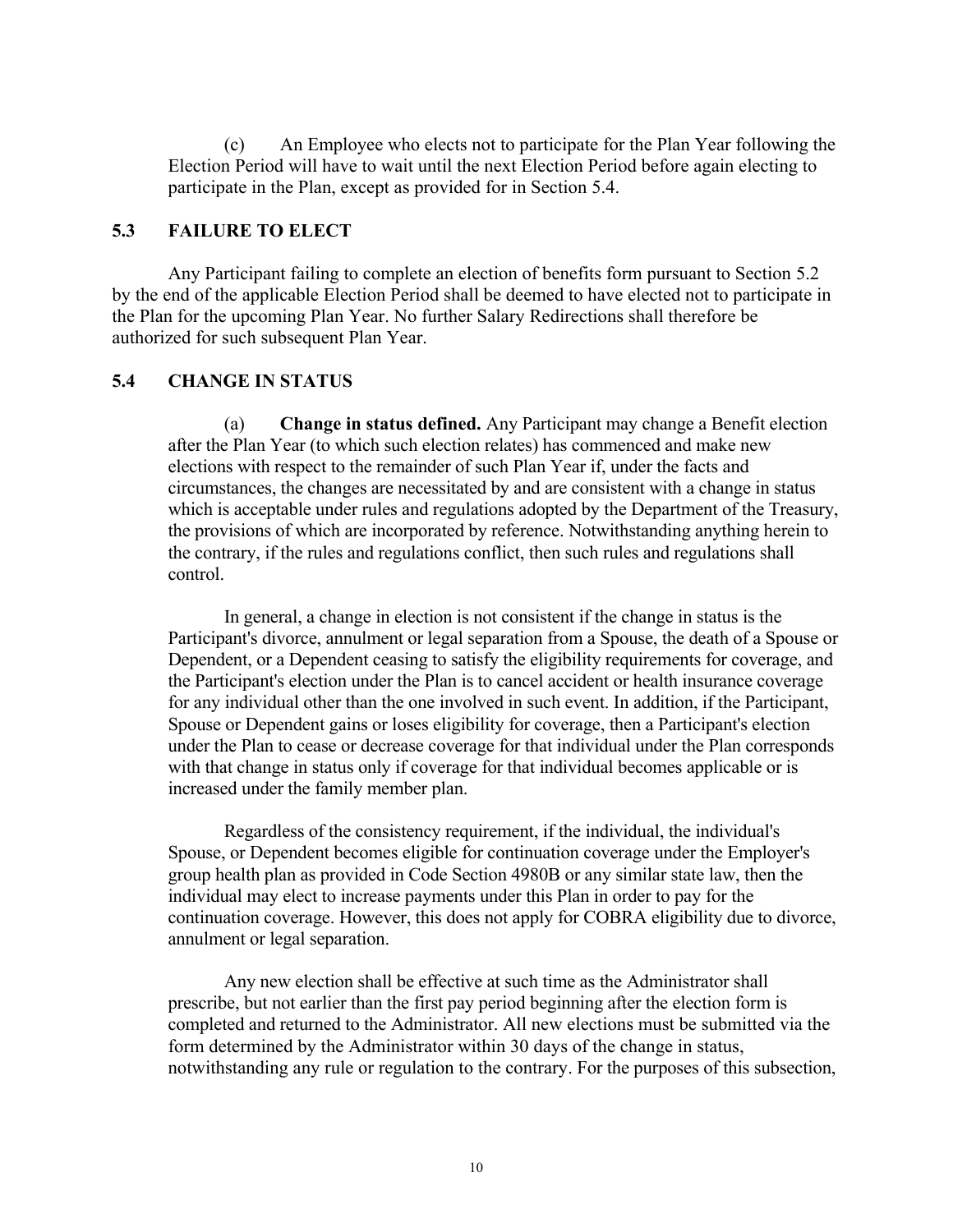a change in status shall only include the following events or other events permitted by Treasury regulations:

(1) Legal Marital Status: events that change a Participant's legal marital status, including marriage, divorce, death of a Spouse, legal separation or annulment;

(2) Number of Dependents: Events that change a Participant's number of Dependents, including birth, adoption, placement for adoption, or death of a Dependent;

(3) Employment Status: Any of the following events that change the employment status of the Participant, Spouse, or Dependent: termination or commencement of employment, a strike or lockout, commencement or return from an unpaid leave of absence, or a change in worksite. In addition, if the eligibility conditions of this Plan or other employee benefit plan of the Employer of the Participant, Spouse, or Dependent depend on the employment status of that individual and there is a change in that individual's employment status with the consequence that the individual becomes (or ceases to be) eligible under the plan, then that change constitutes a change in employment under this subsection;

(4) Dependent satisfies or ceases to satisfy the eligibility requirements: An event that causes the Participant's Dependent to satisfy or cease to satisfy the requirements for coverage due to attainment of age, student status, or any similar circumstance; and

(5) Residency: A change in the place of residence of the Participant, Spouse or Dependent, that would lead to a change in status (such as a loss of HMO coverage).

For the Dependent Care Flexible Spending Account, a Dependent becoming or ceasing to be a "Qualifying Dependent" as defined under Code Section 21(b) shall also qualify as a change in status.

Notwithstanding anything in this Section to the contrary, the gain of eligibility or change in eligibility of a child, as allowed under Code Sections 105(b) and 106, and guidance thereunder, shall qualify as a change in status.

(b) **Special enrollment rights.** Notwithstanding subsection (a), the Participants may change an election for group health coverage during a Plan Year and make a new election that corresponds with the special enrollment rights provided in Code Section 9801(f), including those authorized under the provisions of the Children's Health Insurance Program Reauthorization Act of 2009 (SCHIP); provided that such Participant meets the sixty (60) day notice requirement imposed by Code Section 9801(f) (or such longer period as may be permitted by the Plan and communicated to Participants). Such change shall take place on a prospective basis, unless otherwise required by Code Section 9801(f) to be retroactive.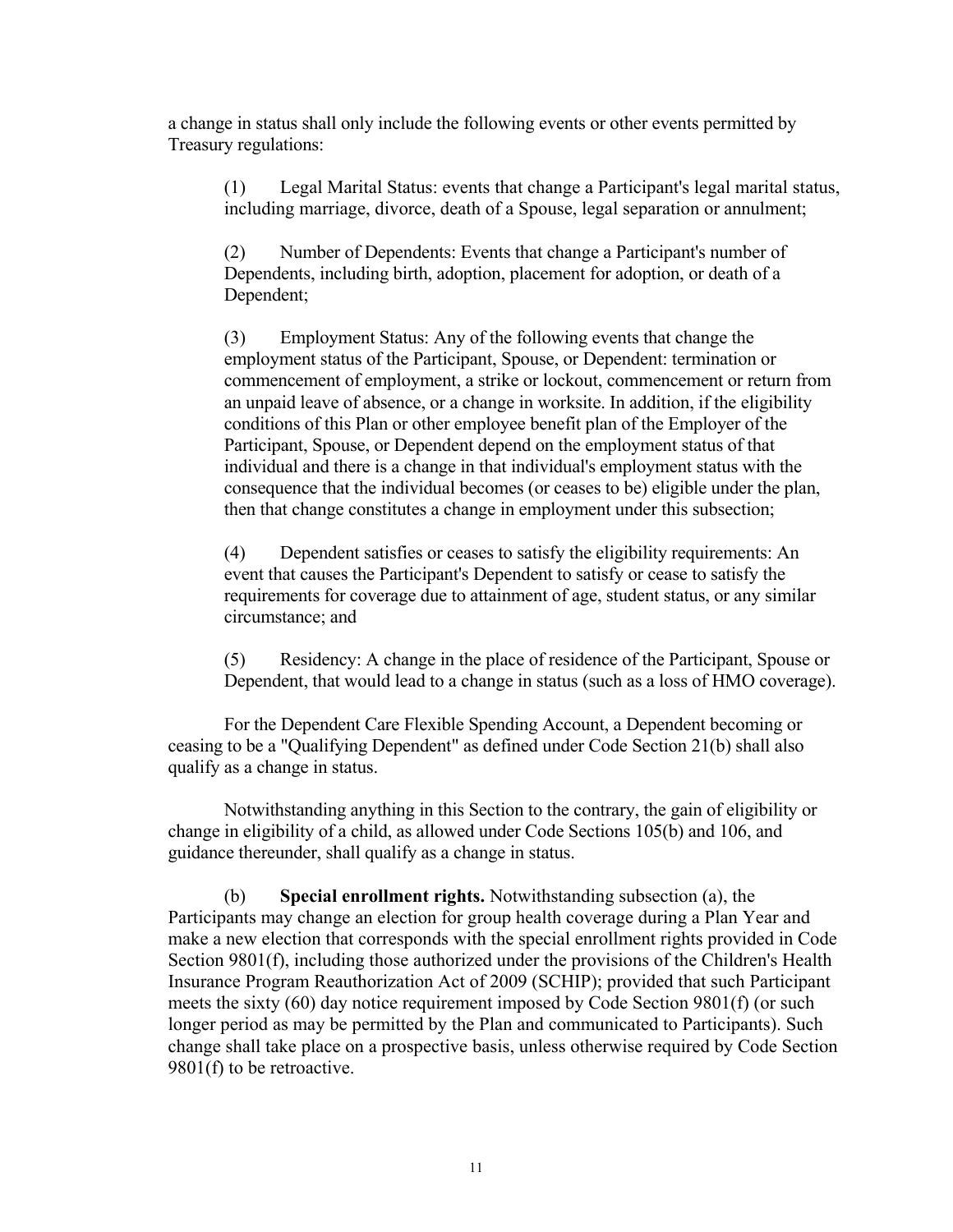(c) **Qualified Medical Support Order.** Notwithstanding subsection (a), in the event of a judgment, decree, or order (including approval of a property settlement) ("order") resulting from a divorce, legal separation, annulment, or change in legal custody which requires accident or health coverage for a Participant's child (including a foster child who is a Dependent of the Participant):

(1) The Plan may change an election to provide coverage for the child if the order requires coverage under the Participant's plan; or

(2) The Participant shall be permitted to change an election to cancel coverage for the child if the order requires the former Spouse to provide coverage for such child, under that individual's plan and such coverage is actually provided.

(d) **Medicare or Medicaid.** Notwithstanding subsection (a), a Participant may change elections to cancel accident or health coverage for the Participant or the Participant's Spouse or Dependent if the Participant or the Participant's Spouse or Dependent is enrolled in the accident or health coverage of the Employer and becomes entitled to coverage (i.e., enrolled) under Part A or Part B of the Title XVIII of the Social Security Act (Medicare) or Title XIX of the Social Security Act (Medicaid), other than coverage consisting solely of benefits under Section 1928 of the Social Security Act (the program for distribution of pediatric vaccines). If the Participant or the Participant's Spouse or Dependent who has been entitled to Medicaid or Medicare coverage loses eligibility, that individual may prospectively elect coverage under the Plan if a benefit package option under the Plan provides similar coverage.

(e) **Cost increase or decrease.** If the cost of a Benefit provided under the Plan increases or decreases during a Plan Year, then the Plan shall automatically increase or decrease, as the case may be, the Salary Redirections of all affected Participants for such Benefit. Alternatively, if the cost of a benefit package option increases significantly, the Administrator shall permit the affected Participants to either make corresponding changes in their payments or revoke their elections and, in lieu thereof, receive on a prospective basis coverage under another benefit package option with similar coverage, or drop coverage prospectively if there is no benefit package option with similar coverage.

A cost increase or decrease refers to an increase or decrease in the amount of elective contributions under the Plan, whether resulting from an action taken by the Participants or an action taken by the Employer.

(f) **Loss of coverage.** If the coverage under a Benefit is significantly curtailed or ceases during a Plan Year, affected Participants may revoke their elections of such Benefit and, in lieu thereof, elect to receive on a prospective basis coverage under another plan with similar coverage, or drop coverage prospectively if no similar coverage is offered.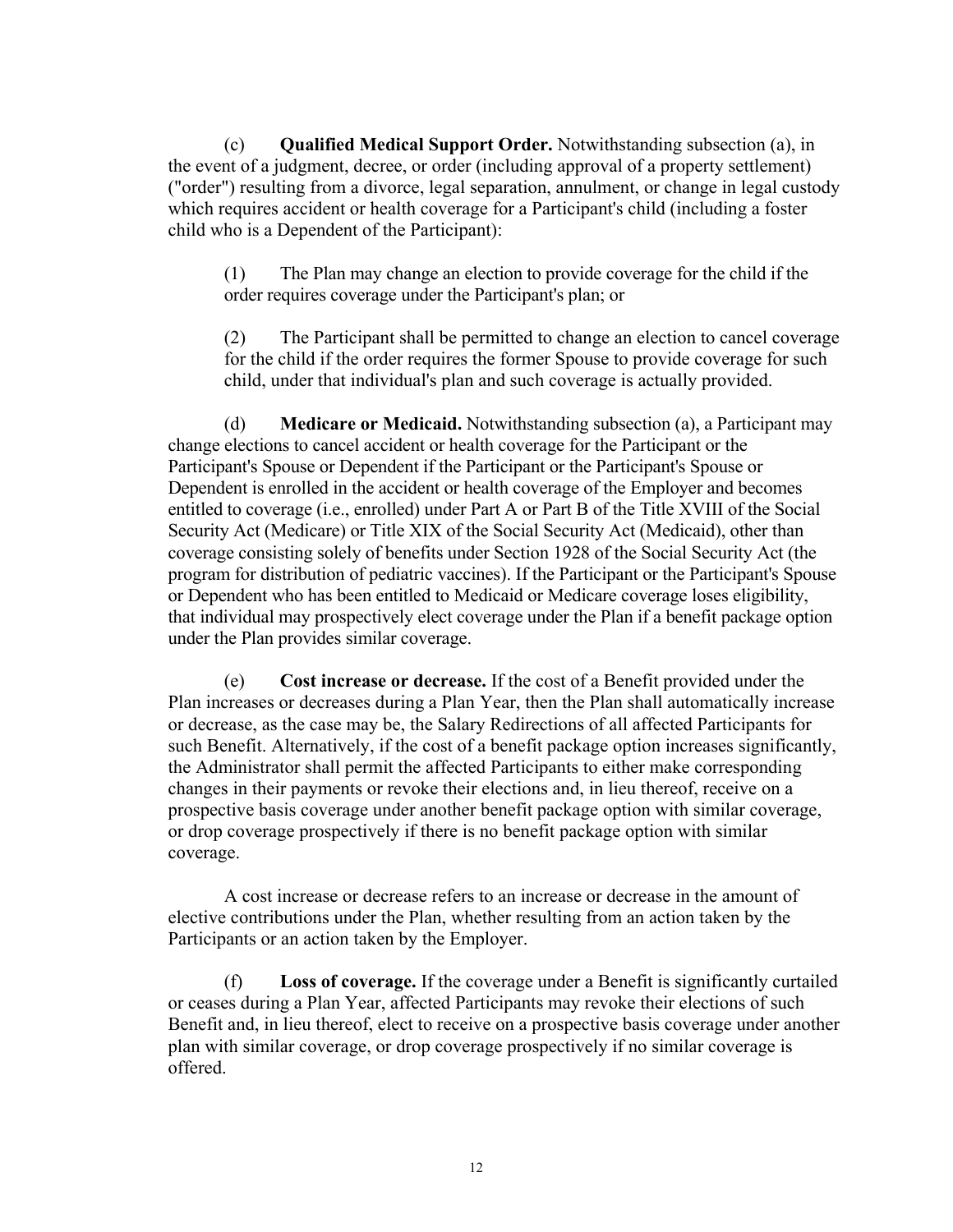(g) **Addition of a new benefit.** If, during the period of coverage, a new benefit package option or other coverage option is added, an existing benefit package option is significantly improved, or an existing benefit package option or other coverage option is eliminated, then the affected Participants may elect the newly-added option, or elect another option if an option has been eliminated prospectively and make corresponding election changes with respect to other benefit package options providing similar coverage. In addition, those Eligible Employees who are not participating in the Plan may opt to become Participants and elect the new or newly improved benefit package option.

(h) **Loss of coverage under certain other plans.** A Participant may make a prospective election change to add group health coverage for the Participant, the Participant's Spouse or Dependent if such individual loses group health coverage sponsored by a governmental or educational institution, including a state children's health insurance program under the Social Security Act, the Indian Health Service or a health program offered by an Indian tribal government, a state health benefits risk pool, or a foreign government group health plan.

(i) **Change of coverage due to change under certain other plans.** A Participant may make a prospective election change that is on account of and corresponds with a change made under the plan of a Spouse's, former Spouse's or Dependent's employer if (1) the cafeteria plan or other benefits plan of the Spouse's, former Spouse's or Dependent's employer permits its participants to make a change; or (2) the cafeteria plan permits participants to make an election for a period of coverage that is different from the period of coverage under the cafeteria plan of a Spouse's, former Spouse's or Dependent's employer.

(j) **Change in dependent care provider.** A Participant may make a prospective election change that is on account of and corresponds with a change by the Participant in the dependent care provider. The availability of dependent care services from a new childcare provider is similar to a new benefit package option becoming available. A cost change is allowable in the Dependent Care Flexible Spending Account only if the cost change is imposed by a dependent care provider who is not related to the Participant, as defined in Code Section 152(a)(1) through (8).

(k) **Health FSA cannot change due to insurance change.** A Participant shall not be permitted to change an election to the Health Flexible Spending Account as a result of a cost or coverage change under any health insurance benefits.

(l) **Changes due to reduction in hours or enrollment in an Exchange Plan.** A Participant may prospectively revoke coverage under the group health plan (that is not a health Flexible Spending Account) which provides minimum essential coverage (as defined in Code  $\S 5000A(f)(1)$ ) provided the following conditions are met: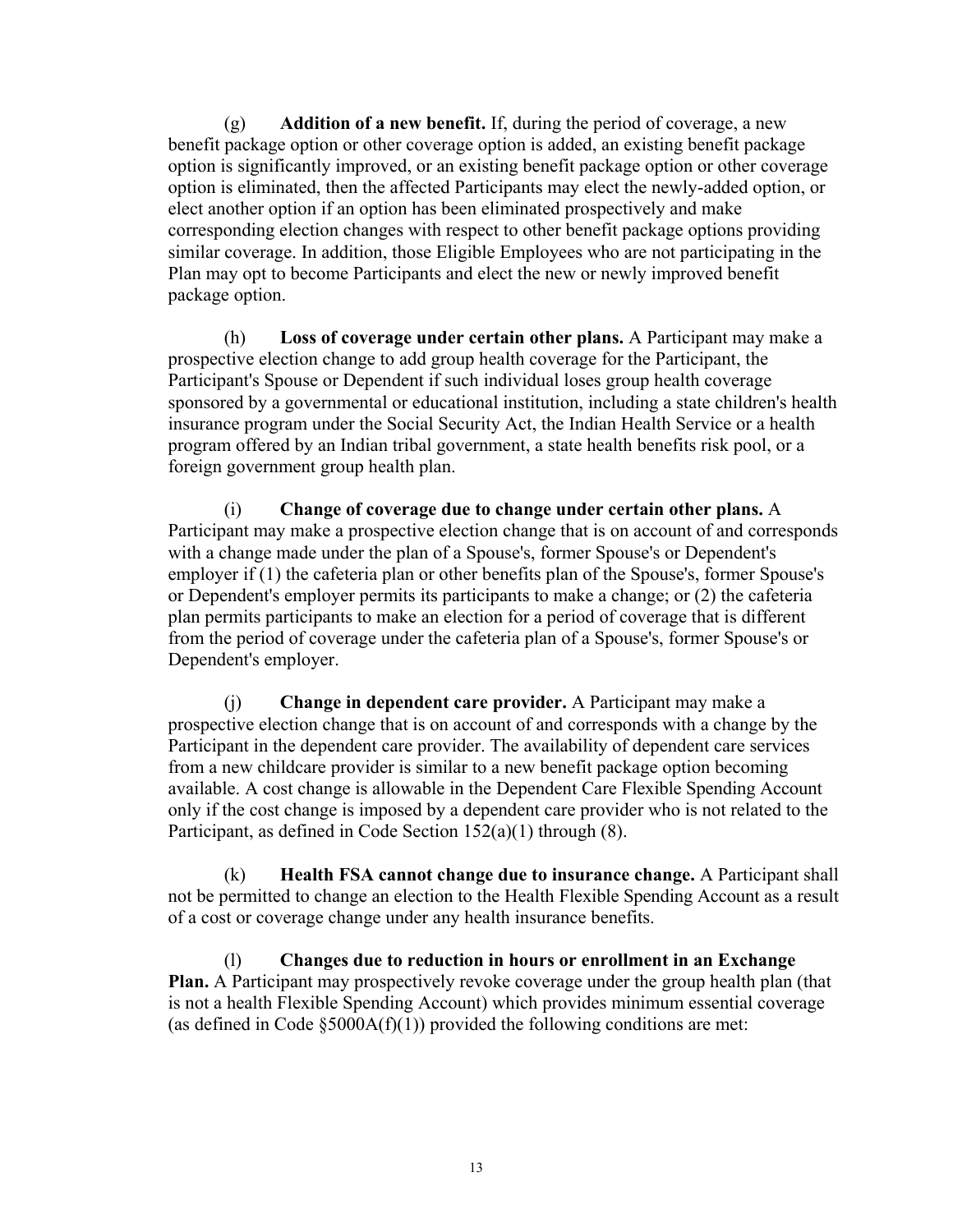Conditions for revocation due to reduction in hours of service:

(1) The Participant has been reasonably expected to average at least 30 hours of service per week and there is a change in that Participant's status so that the Participant will reasonably be expected to average less than 30 hours of service per week after the change, even if that reduction does not result in the Participant ceasing to be eligible under the group health plan; and

(2) The revocation of coverage under the group health plan corresponds to the intended enrollment of the Participant, and any related individuals who cease coverage due to the revocation, in another plan that provides minimum essential coverage with the new coverage effective no later than the first day of the second month following the month that includes the date the original coverage is revoked.

The Administrator may rely on the reasonable representation of the Participant who is reasonably expected to have an average of less than 30 hours of service per week for future periods that the Participant and related individuals have enrolled or intend to enroll in another plan that provides minimum essential coverage for new coverage that is effective no later than the first day of the second month following the month that includes the date the original coverage is revoked.

Conditions for revocation due to enrollment in a Qualified Health Plan:

(1) The Participant is eligible for a Special Enrollment Period to enroll in a Qualified Health Plan through a Marketplace (federal or state exchange) pursuant to guidance issued by the Department of Health and Human Services and any other applicable guidance, or the Participant seeks to enroll in a Qualified Health Plan through a Marketplace during the Marketplace's annual open enrollment period; and

(2) The revocation of the election of coverage under the group health plan corresponds to the intended enrollment of the Participant and any related individuals who cease coverage due to the revocation in a Qualified Health Plan through a Marketplace for new coverage that is effective beginning no later than the day immediately following the last day of the original coverage that is revoked.

The Administrator may rely on the reasonable representation of a Participant who has an enrollment opportunity for a Qualified Health Plan through a Marketplace that the Participant and related individuals have enrolled or intend to enroll in a Qualified Health Plan for new coverage that is effective beginning no later than the day immediately following the last day of the original coverage that is revoked.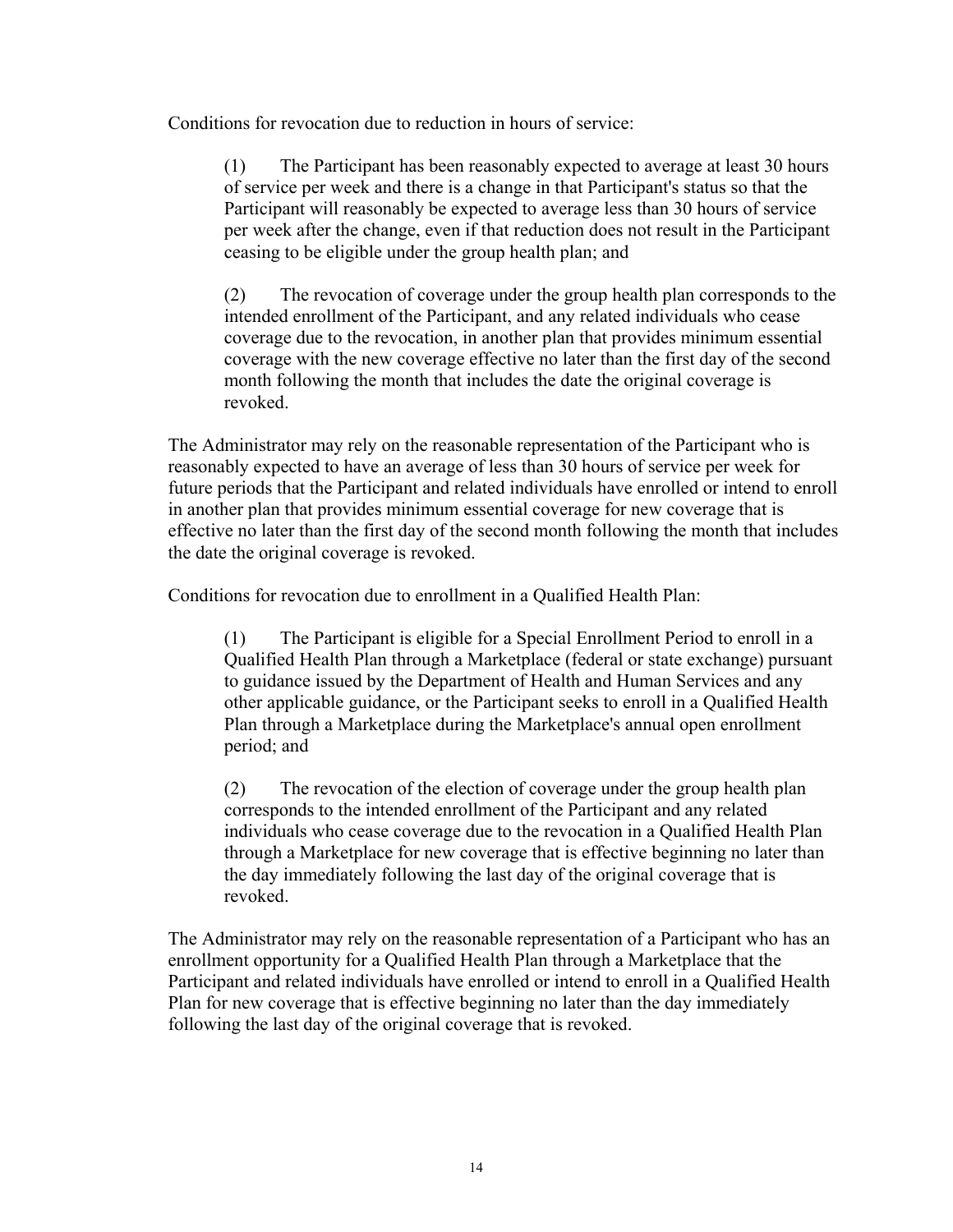#### **ARTICLE VI HEALTH FLEXIBLE SPENDING ACCOUNT**

## **6.1 ESTABLISHMENT OF PLAN**

This Health Flexible Spending Account is intended to qualify as a medical reimbursement plan under Code Section 105 and shall be interpreted in a manner consistent with such Code Section and the Treasury regulations thereunder. Participants who elect to participate in this Health Flexible Spending Account may submit claims for the reimbursement of Medical Expenses. All amounts reimbursed shall be periodically paid from amounts allocated to the Health Flexible Spending Account. Periodic payments reimbursing Participants from the Health Flexible Spending Account shall in no event occur less frequently than monthly.

## **6.2 DEFINITIONS**

For the purposes of this Article and the Cafeteria Plan, the terms below have the following meaning:

(a) **"Health Flexible Spending Account"** means the account established for Participants pursuant to this Plan to which part of their Cafeteria Plan Benefit Dollars may be allocated and from which all allowable Medical Expenses incurred by a Participant, his or her Spouse and his or her Dependents may be reimbursed.

(b) **"Highly Compensated Participant"** means, for the purposes of this Article and determining discrimination under Code Section 105(h), a participant who is:

(1) one of the 5 highest paid officers;

(2) a shareholder who owns (or is considered to own applying the rules of Code Section 318) more than 10 percent in value of the stock of the Employer; or

(3) among the highest paid 25 percent of all Employees (other than exclusions permitted by Code Section 105(h)(3)(B) for those individuals who are not Participants).

(c) **"Medical Expenses"** means any expense for medical care within the meaning of the term "medical care" as defined in Code Section 213(d) and the rulings and Treasury regulations thereunder, and not otherwise used by the Participant as a deduction in determining his tax liability under the Code. "Medical Expenses" can be incurred by the Participant, his or her Spouse and his or her Dependents. "Incurred" means, with regard to Medical Expenses, when the Participant is provided with the medical care that gives rise to the Medical Expense and not when the Participant is formally billed or charged for, or pays for, the medical care. An exception is being provided for orthodontia expenses. These expenses typically span across multiple plan years and would otherwise need to be reimbursed on a monthly basis. These expenses will be allowed to be paid in full at the time the treatment begins. Remaining portions of the contract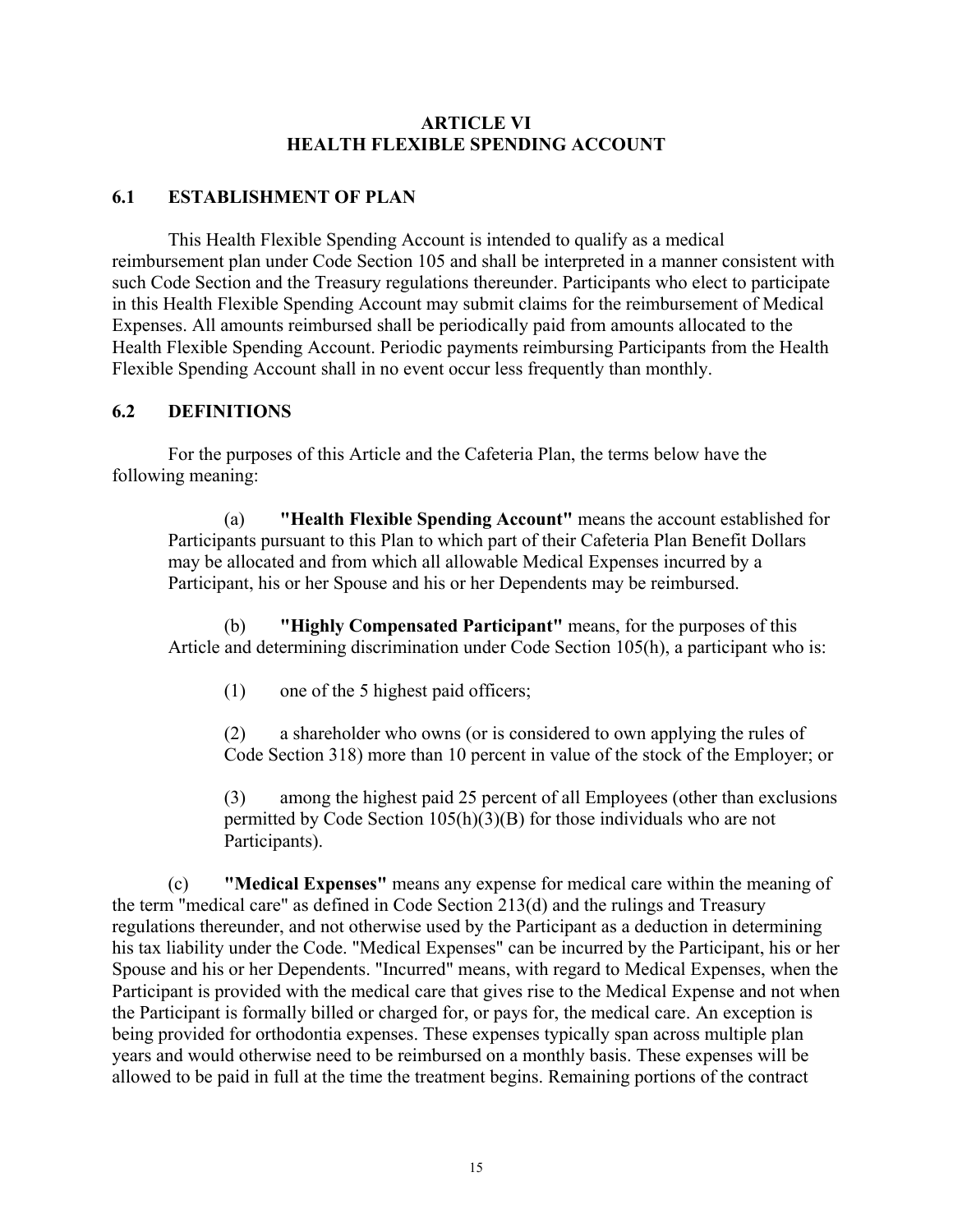will also be allowed to be paid in full, provided that the services were incurred during that Plan Year.

A Participant may not be reimbursed for the cost of any medicine or drug that is not "prescribed" within the meaning of Code Section 106(f) or is not insulin.

A Participant may not be reimbursed for the cost of other health coverage such as premiums paid under plans maintained by the employer of the Participant's Spouse or individual policies maintained by the Participant or his Spouse or Dependent.

A Participant may not be reimbursed for "qualified long-term care services" as defined in Code Section 7702B(c).

(d) The definitions of Article I are hereby incorporated by reference to the extent necessary to interpret and apply the provisions of this Health Flexible Spending Account.

## **6.3 FORFEITURES**

The amount in the Health Flexible Spending Account as of the end of any Plan Year (and after the processing of all claims for such Plan Year pursuant to Section 6.7 hereof) shall be forfeited and credited to the benefit plan surplus. In such event, the Participant shall have no further claim to such amount for any reason, subject to Section 8.2.

## **6.4 LIMITATION ON ALLOCATIONS**

(a) Notwithstanding any provision contained in this Health Flexible Spending Account to the contrary, the maximum amount of salary reductions that may be allocated to the Health Flexible Spending Account by a Participant in or on account of any Plan Year, beginning with 2018, is \$2,650, as adjusted for increases in the cost of living in accordance with Code Section 125(i)(2). The cost of living adjustment in effect for a calendar year applies to any Plan Year beginning with or within such calendar year. The dollar increase in effect on January 1 of any calendar year shall be effective for the Plan Year beginning with or within such calendar year. For any short Plan Year, the limit shall be an amount equal to the limit for the calendar year in which the Plan Year begins multiplied by the ratio obtained by dividing the number of full months in the short Plan Year by twelve  $(12)$ .

(b) **Participation in Other Plans.** All employers that are treated as a single employer under Code Sections 414(b), (c), or (m), relating to controlled groups and affiliated service groups, are treated as a single employer for purposes of the statutory limit. If a Participant participates in multiple cafeteria plans offering health flexible spending accounts maintained by members of a controlled group or affiliated service group, the Participant's total Health Flexible Spending Account contributions under all of the cafeteria plans are limited to the statutory limit (as adjusted). However, a Participant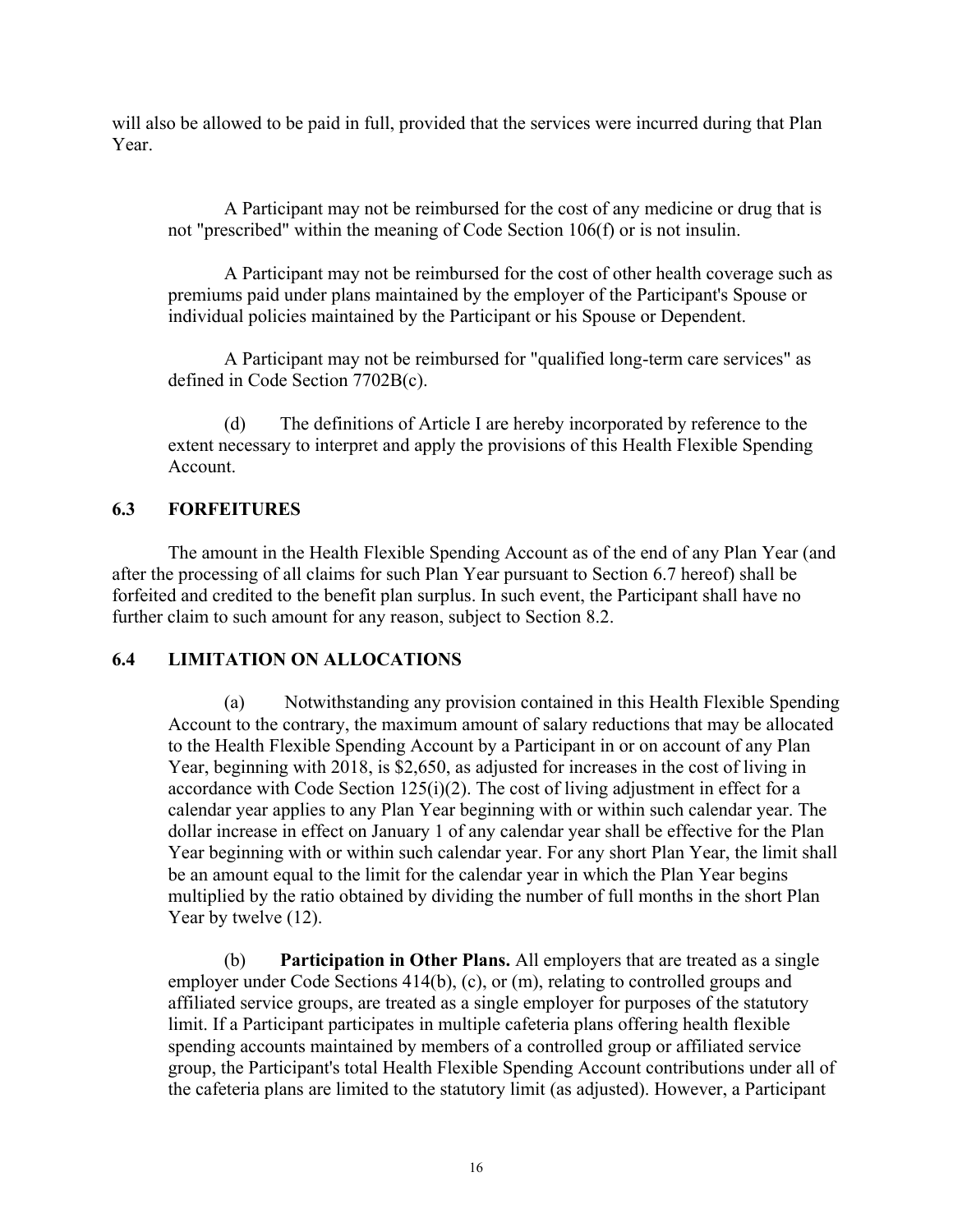employed by two or more employers that are not members of the same controlled group may elect up to the statutory limit (as adjusted) under each Employer's Health Flexible Spending Account.

## **6.5 NONDISCRIMINATION REQUIREMENTS**

(a) **Intent to be nondiscriminatory.** It is the intent of this Health Flexible Spending Account not to discriminate in violation of the Code and the Treasury regulations thereunder.

(b) **Adjustment to avoid test failure.** If the Administrator deems it necessary to avoid discrimination under this Health Flexible Spending Account, it may, but shall not be required to, reject any elections or reduce contributions or Benefits in order to assure compliance with this Section. Any act taken by the Administrator under this Section shall be carried out in a uniform and nondiscriminatory manner. If the Administrator decides to reject any elections or reduce contributions or Benefits, it shall be done in the following manner. First, the Benefits designated for the Health Flexible Spending Account by the member of the group in whose favor discrimination may not occur pursuant to Code Section 105 that elected to contribute the highest amount to the fund for the Plan Year shall be reduced until the nondiscrimination tests set forth in this Section or the Code are satisfied, or until the amount designated for the fund equals the amount designated for the fund by the next member of the group in whose favor discrimination may not occur pursuant to Code Section 105 who has elected the second highest contribution to the Health Flexible Spending Account for the Plan Year. This process shall continue until the nondiscrimination tests set forth in this Section or the Code are satisfied. Contributions which are not utilized to provide Benefits to any Participant by virtue of any administrative act under this paragraph shall be forfeited and credited to the benefit plan surplus.

## **6.6 COORDINATION WITH CAFETERIA PLAN**

All Participants under the Cafeteria Plan are eligible to receive Benefits under this Health Flexible Spending Account. The enrollment under the Cafeteria Plan shall constitute enrollment under this Health Flexible Spending Account. In addition, other matters concerning contributions, elections and the like shall be governed by the general provisions of the Cafeteria Plan.

## **6.7 HEALTH FLEXIBLE SPENDING ACCOUNT CLAIMS**

(a) **Expenses must be incurred during Plan Year.** All Medical Expenses incurred by a Participant, his or her Spouse and his or her Dependents during the Plan Year shall be reimbursed during the Plan Year subject to Section 2.5, even though the submission of such a claim occurs after his participation hereunder ceases; but provided that the Medical Expenses were incurred during the applicable Plan Year. Medical Expenses are treated as having been incurred when the Participant is provided with the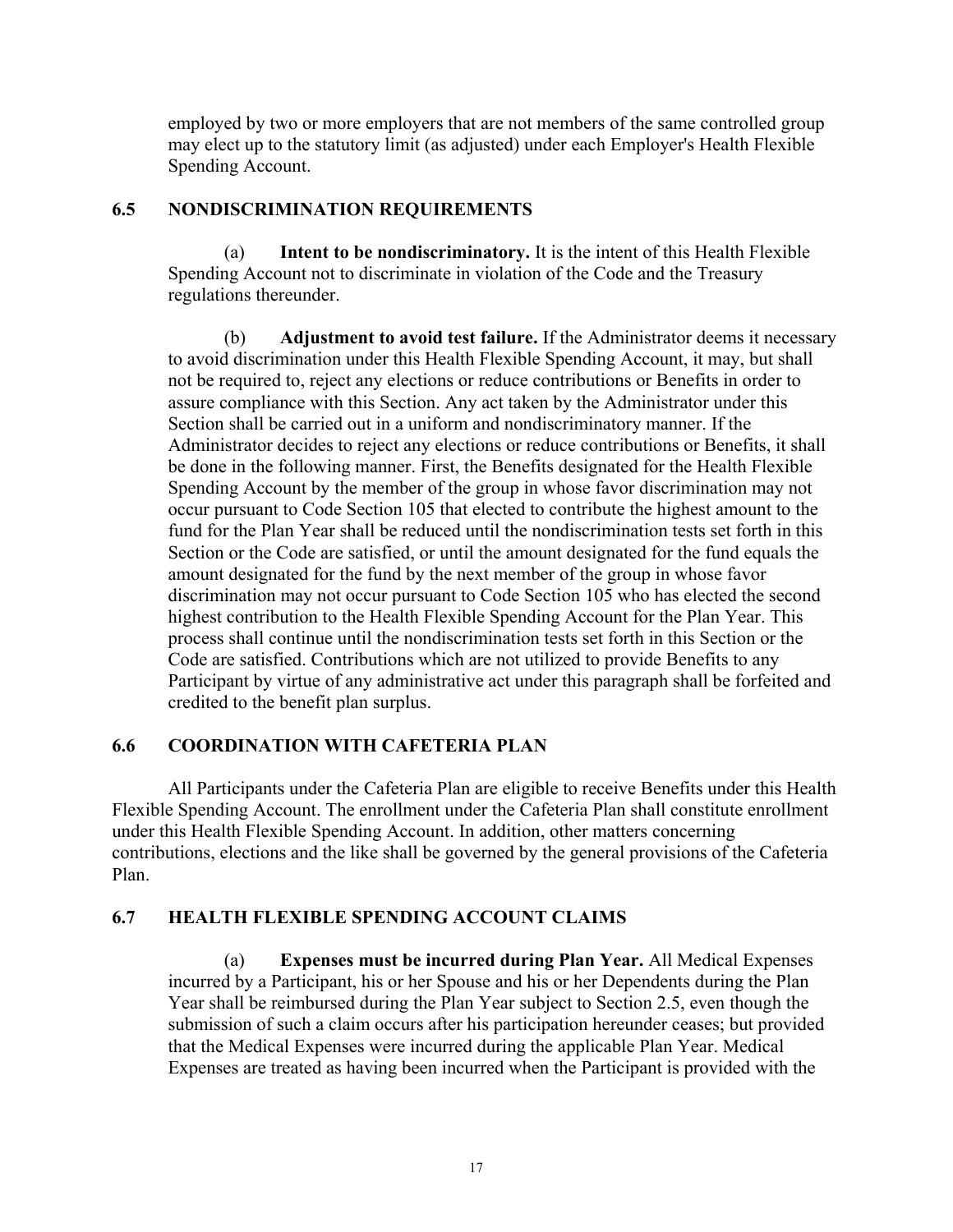medical care that gives rise to the medical expenses, not when the Participant is formally billed or charged for, or pays for the medical care.

(b) **Reimbursement available throughout Plan Year.** The Administrator shall direct the reimbursement to each eligible Participant for all allowable Medical Expenses, up to a maximum of the amount designated by the Participant for the Health Flexible Spending Account for the Plan Year. Reimbursements shall be made available to the Participant throughout the year without regard to the level of Cafeteria Plan Benefit Dollars which have been allocated to the fund at any given point in time. Furthermore, a Participant shall be entitled to reimbursements only for amounts in excess of any payments or other reimbursements under any health care plan covering the Participant and/or his Spouse or Dependents.

(c) **Payments.** Reimbursement payments under this Plan shall be made directly to the Participant. However, in the Administrator's discretion, payments may be made directly to the service provider. The application for payment or reimbursement shall be made to the Administrator on an acceptable form within a reasonable time of incurring the debt or paying for the service. The application shall include a written statement from an independent third party stating that the Medical Expense has been incurred and the amount of such expense. Furthermore, the Participant shall provide a written statement that the Medical Expense has not been reimbursed or is not reimbursable under any other health plan coverage and, if reimbursed from the Health Flexible Spending Account, such amount will not be claimed as a tax deduction. The Administrator shall retain a file of all such applications.

(d) **Claims for reimbursement.** Claims for the reimbursement of Medical Expenses incurred in any Plan Year shall be paid as soon after a claim has been filed as is administratively practicable; provided however, that if a Participant fails to submit a claim within 30 days after the end of the Plan Year, those Medical Expense claims shall not be considered for reimbursement by the Administrator.

## **6.8 DEBIT AND CREDIT CARDS**

Participants may, subject to a procedure established by the Administrator and applied in a uniform nondiscriminatory manner, use debit and/or credit (stored value) cards ("cards") provided by the Administrator and the Plan for payment of Medical Expenses, subject to the following terms:

(a) **Card only for medical expenses.** Each Participant issued a card shall certify that such card shall only be used for Medical Expenses. The Participant shall also certify that any Medical Expense paid with the card has not already been reimbursed by any other plan covering health benefits and that the Participant will not seek reimbursement from any other plan covering health benefits.

(b) **Card issuance.** Such card shall be issued upon the Participant's Effective Date of Participation and reissued for each Plan Year the Participant remains a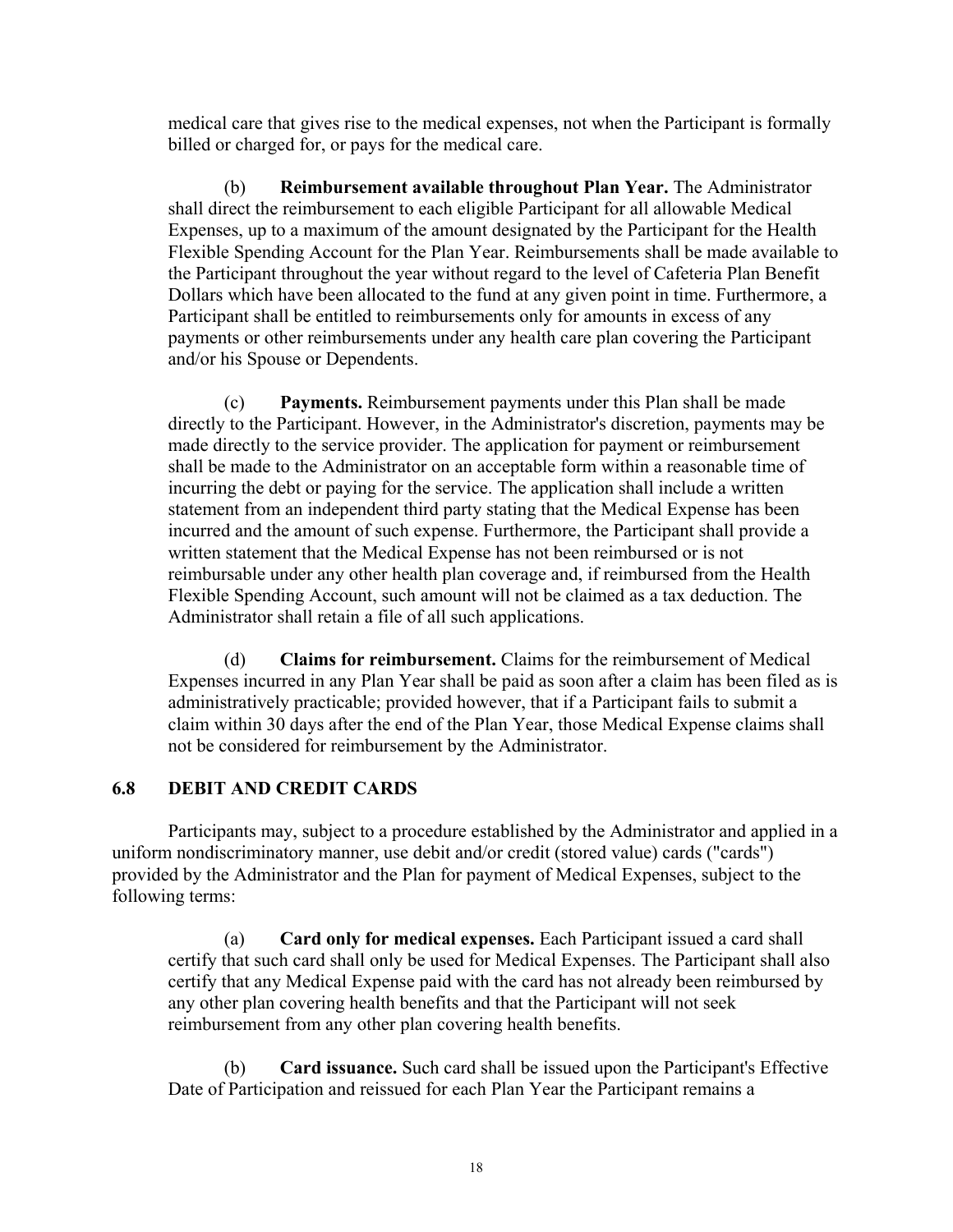Participant in the Health Flexible Spending Account. Such card shall be automatically cancelled upon the Participant's death or termination of employment, or if such Participant has a change in status that results in the Participant's withdrawal from the Health Flexible Spending Account.

(c) **Maximum dollar amount available.** The dollar amount of coverage available on the card shall be the amount elected by the Participant for the Plan Year. The maximum dollar amount of coverage available shall be the maximum amount for the Plan Year as set forth in Section 6.4.

(d) **Only available for use with certain service providers.** The cards shall only be accepted by such merchants and service providers as have been approved by the Administrator following IRS guidelines.

(e) **Card use.** The cards shall only be used for Medical Expense purchases at these providers, including, but not limited to, the following:

(1) Co-payments for doctor and other medical care;

(2) Purchase of drugs prescribed by a health care provider, including, if permitted by the Administrator, over-the-counter medications as allowed under IRS regulations;

(3) Purchase of medical items such as eyeglasses, syringes, crutches, etc.

(f) **Substantiation.** Such purchases by the cards shall be subject to substantiation by the Administrator, usually by submission of a receipt from a service provider describing the service, the date and the amount. The Administrator shall also follow the requirements set forth in Revenue Ruling 2003-43 and Notice 2006-69. All charges shall be conditional pending confirmation and substantiation.

(g) **Correction methods.** If such purchase is later determined by the Administrator to not qualify as a Medical Expense, the Administrator, in its discretion, shall use one of the following correction methods to make the Plan whole. Until the amount is repaid, the Administrator shall take further action to ensure that further violations of the terms of the card do not occur, up to and including denial of access to the card.

(1) Repayment of the improper amount by the Participant;

(2) Withholding the improper payment from the Participant's wages or other compensation to the extent consistent with applicable federal or state law;

(3) Claims substitution or offset of future claims until the amount is repaid; and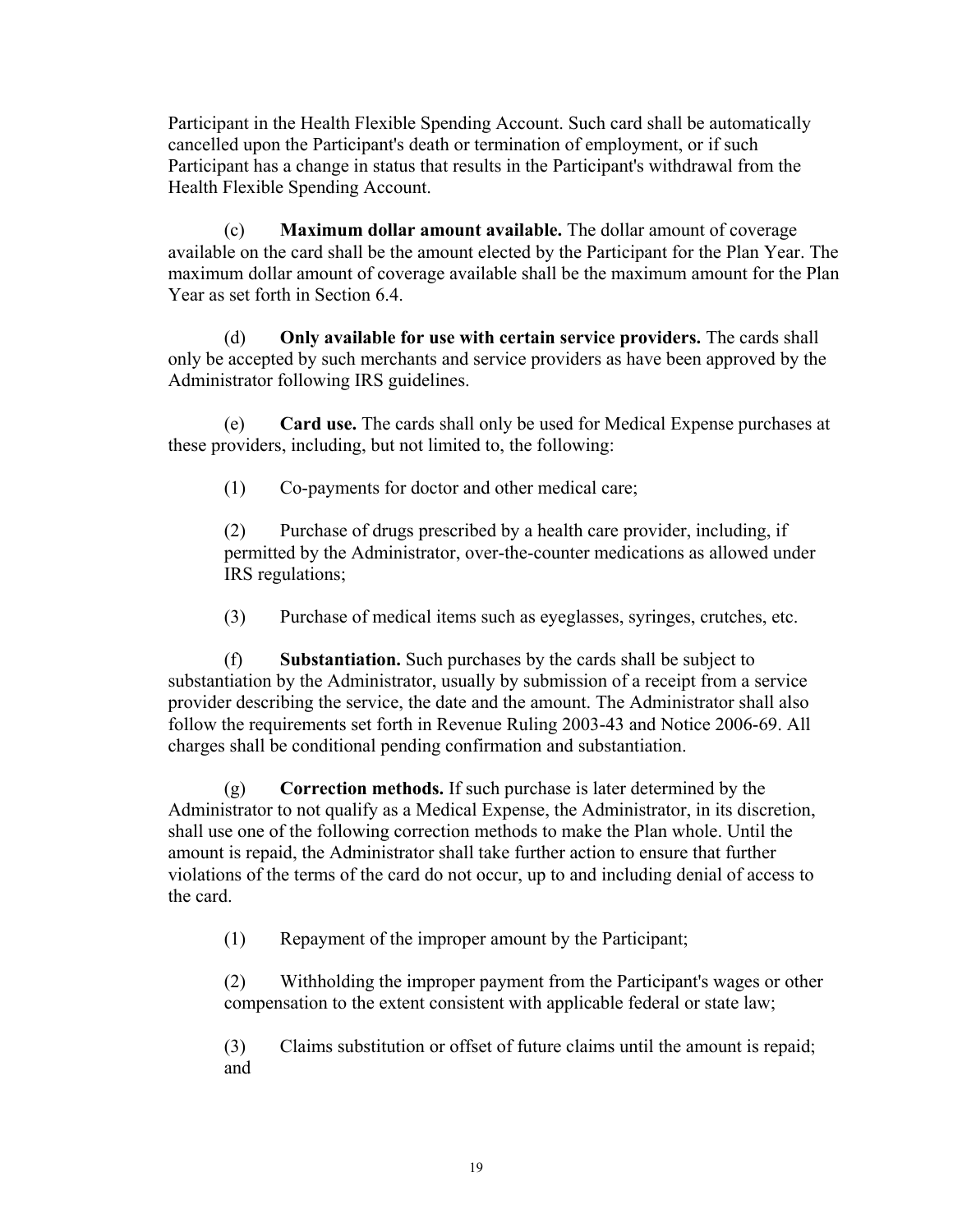(4) if subsections (1) through (3) fail to recover the amount, consistent with the Employer's business practices, the Employer may treat the amount as any other business indebtedness.

#### **ARTICLE VII DEPENDENT CARE FLEXIBLE SPENDING ACCOUNT**

#### **7.1 ESTABLISHMENT OF ACCOUNT**

This Dependent Care Flexible Spending Account is intended to qualify as a program under Code Section 129 and shall be interpreted in a manner consistent with such Code Section. Participants who elect to participate in this program may submit claims for the reimbursement of Employment-Related Dependent Care Expenses. All amounts reimbursed shall be paid from amounts allocated to the Participant's Dependent Care Flexible Spending Account.

#### **7.2 DEFINITIONS**

For the purposes of this Article and the Cafeteria Plan the terms below shall have the following meaning:

(a) **"Dependent Care Flexible Spending Account"** means the account established for a Participant pursuant to this Article to which part of his Cafeteria Plan Benefit Dollars may be allocated and from which Employment-Related Dependent Care Expenses of the Participant may be reimbursed for the care of the Qualifying Dependents of Participants.

(b) **"Earned Income"** means earned income as defined under Code Section  $32(c)(2)$ , but excluding such amounts paid or incurred by the Employer for dependent care assistance to the Participant.

(c) **"Employment-Related Dependent Care Expenses"** means the amounts paid for expenses of a Participant for those services which if paid by the Participant would be considered employment related expenses under Code Section 21(b)(2). Generally, they shall include expenses for household services and for the care of a Qualifying Dependent, to the extent that such expenses are incurred to enable the Participant to be gainfully employed for any period for which there are one or more Qualifying Dependents with respect to such Participant. Employment-Related Dependent Care Expenses are treated as having been incurred when the Participant's Qualifying Dependents are provided with the dependent care that gives rise to the Employment-Related Dependent Care Expenses, not when the Participant is formally billed or charged for, or pays for the dependent care. The determination of whether an amount qualifies as an Employment-Related Dependent Care Expense shall be made subject to the following rules: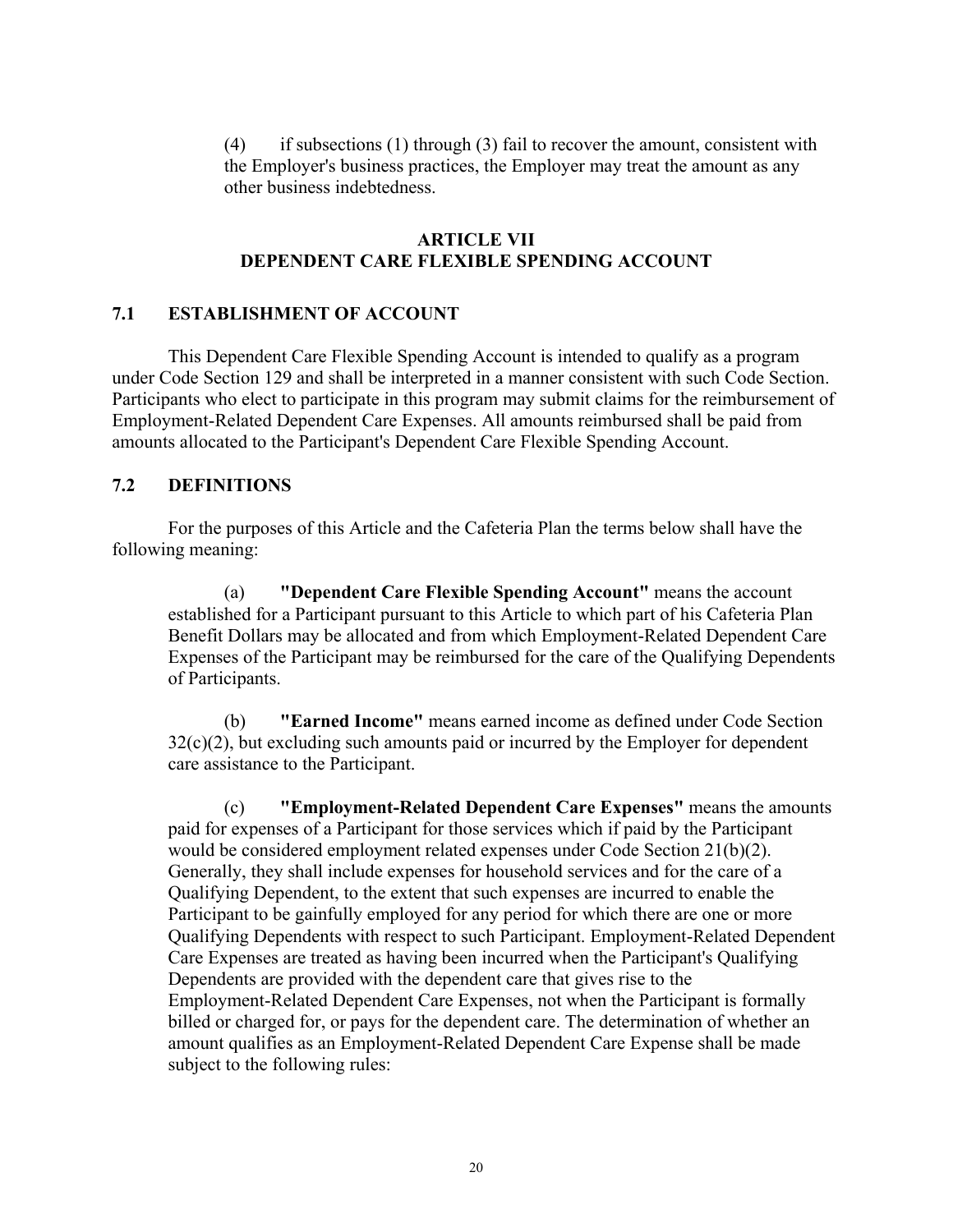(1) If such amounts are paid for expenses incurred outside the Participant's household, they shall constitute Employment-Related Dependent Care Expenses only if incurred for a Qualifying Dependent as defined in Section 7.2(d)(1) (or deemed to be, as described in Section  $7.2(d)(1)$  pursuant to Section  $7.2(d)(3)$ ), or for a Qualifying Dependent as defined in Section 7.2(d)(2) (or deemed to be, as described in Section 7.2(d)(2) pursuant to Section 7.2(d)(3)) who regularly spends at least 8 hours per day in the Participant's household;

(2) If the expense is incurred outside the Participant's home at a facility that provides care for a fee, payment, or grant for more than 6 individuals who do not regularly reside at the facility, the facility must comply with all applicable state and local laws and regulations, including licensing requirements, if any; and

(3) Employment-Related Dependent Care Expenses of a Participant shall not include amounts paid or incurred to a child of such Participant who is under the age of 19 or to an individual who is a Dependent of such Participant or such Participant's Spouse.

(d) **"Qualifying Dependent"** means, for Dependent Care Flexible Spending Account purposes,

(1) a Participant's Dependent (as defined in Code Section  $152(a)(1)$ ) who has not attained age 13;

(2) a Dependent or the Spouse of a Participant who is physically or mentally incapable of caring for himself or herself and has the same principal place of abode as the Participant for more than one-half of such taxable year; or

(3) a child that is deemed to be a Qualifying Dependent described in paragraph (1) or (2) above, whichever is appropriate, pursuant to Code Section  $21(e)(5)$ .

(e) The definitions of Article I are hereby incorporated by reference to the extent necessary to interpret and apply the provisions of this Dependent Care Flexible Spending Account.

## **7.3 DEPENDENT CARE FLEXIBLE SPENDING ACCOUNTS**

The Administrator shall establish a Dependent Care Flexible Spending Account for each Participant who elects to apply Cafeteria Plan Benefit Dollars to Dependent Care Flexible Spending Account benefits.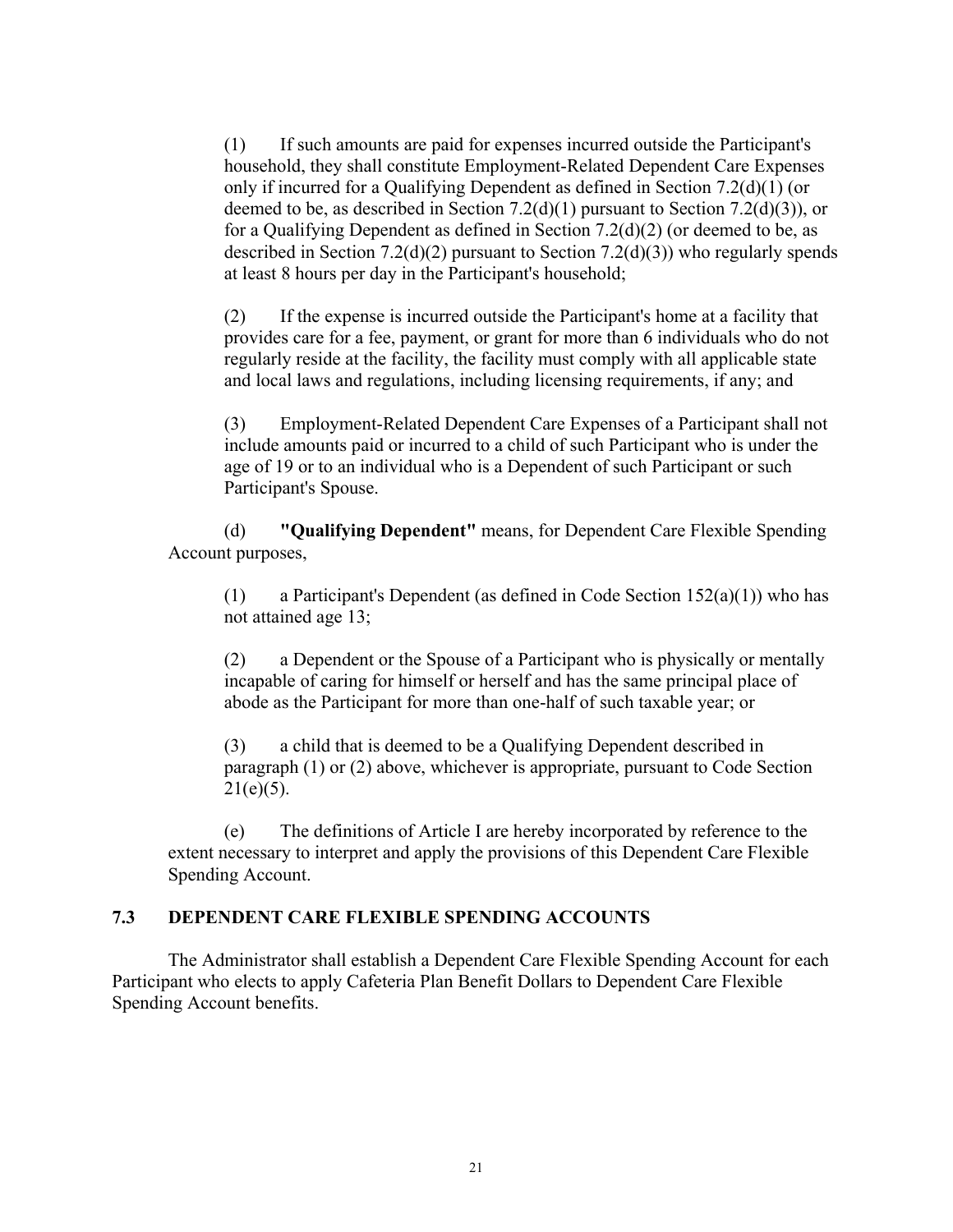## **7.4 INCREASES IN DEPENDENT CARE FLEXIBLE SPENDING ACCOUNTS**

A Participant's Dependent Care Flexible Spending Account shall be increased each pay period by the portion of Cafeteria Plan Benefit Dollars that he has elected to apply toward his Dependent Care Flexible Spending Account pursuant to elections made under Article V hereof.

## **7.5 DECREASES IN DEPENDENT CARE FLEXIBLE SPENDING ACCOUNTS**

A Participant's Dependent Care Flexible Spending Account shall be reduced by the amount of any Employment-Related Dependent Care Expense reimbursements paid or incurred on behalf of a Participant pursuant to Section 7.12 hereof.

## **7.6 ALLOWABLE DEPENDENT CARE REIMBURSEMENT**

Subject to limitations contained in Section 7.9 of this Program, and to the extent of the amount contained in the Participant's Dependent Care Flexible Spending Account, a Participant who incurs Employment-Related Dependent Care Expenses shall be entitled to receive from the Employer full reimbursement for the entire amount of such expenses incurred during the Plan Year or portion thereof during which he is a Participant.

## **7.7 ANNUAL STATEMENT OF BENEFITS**

On or before January 31st of each calendar year, the Employer shall furnish to each Employee who was a Participant and received benefits under Section 7.6 during the prior calendar year, a statement of all such benefits paid to or on behalf of such Participant during the prior calendar year. This statement is set forth on the Participant's Form W-2.

#### **7.8 FORFEITURES**

The amount in a Participant's Dependent Care Flexible Spending Account as of the end of any Plan Year (and after the processing of all claims for such Plan Year pursuant to Section 7.12 hereof) shall be forfeited and credited to the benefit plan surplus. In such event, the Participant shall have no further claim to such amount for any reason.

## **7.9 LIMITATION ON PAYMENTS**

(a) **Code limits.** Notwithstanding any provision contained in this Article to the contrary, amounts paid from a Participant's Dependent Care Flexible Spending Account in or on account of any taxable year of the Participant shall not exceed the lesser of the Earned Income limitation described in Code Section 129(b) or \$5,000 (\$2,500 if a separate tax return is filed by a Participant who is married as determined under the rules of paragraphs (3) and (4) of Code Section 21(e)).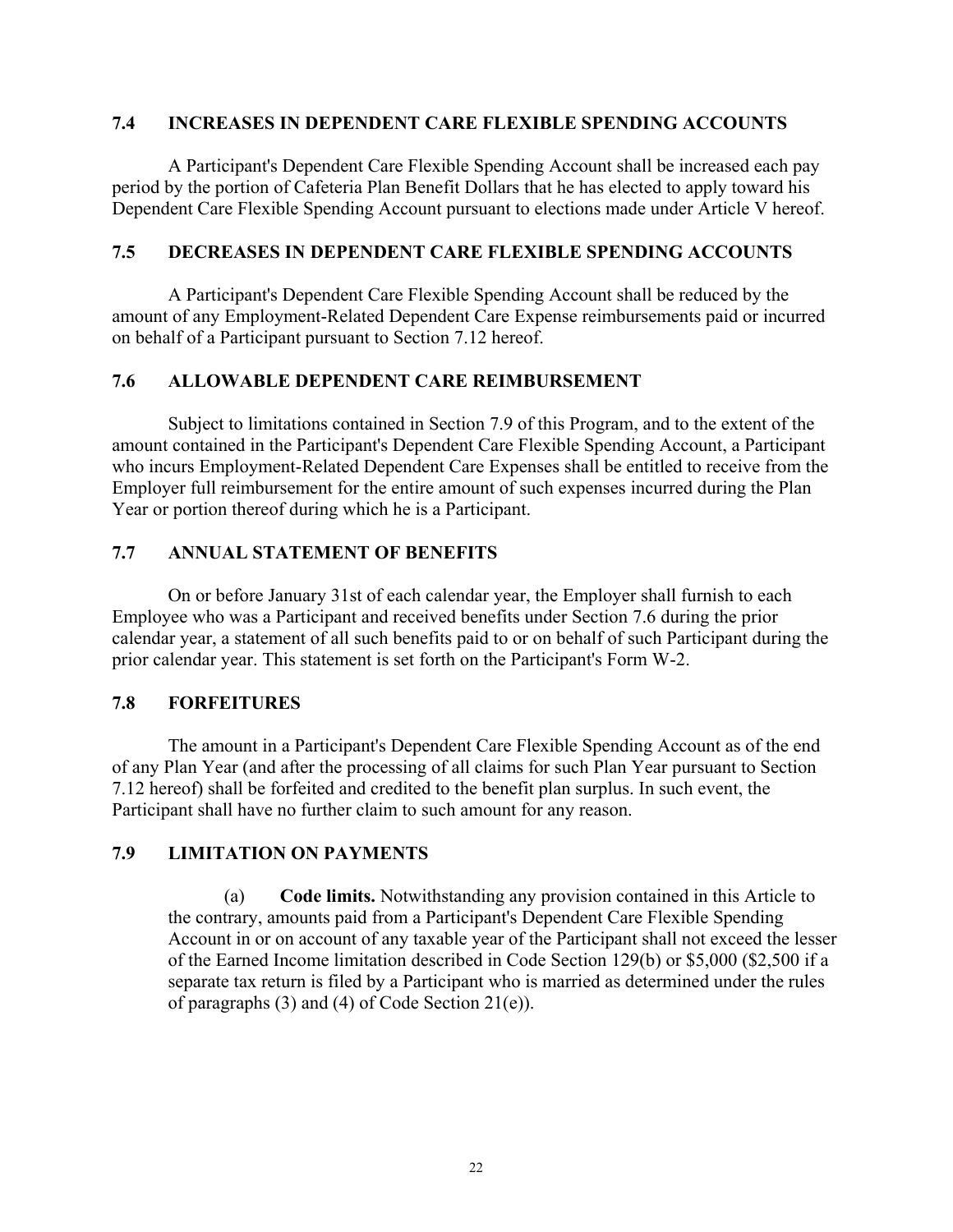#### **7.10 NONDISCRIMINATION REQUIREMENTS**

(a) **Intent to be nondiscriminatory.** It is the intent of this Dependent Care Flexible Spending Account that contributions or benefits not discriminate in favor of the group of employees in whose favor discrimination may not occur under Code Section  $129(d)$ .

(b) **25% test for shareholders.** It is the intent of this Dependent Care Flexible Spending Account that not more than 25 percent of the amounts paid by the Employer for dependent care assistance during the Plan Year will be provided for the class of individuals who are shareholders or owners (or their Spouses or Dependents), each of whom (on any day of the Plan Year) owns more than 5 percent of the stock or of the capital or profits interest in the Employer.

(c) **Adjustment to avoid test failure.** If the Administrator deems it necessary to avoid discrimination or possible taxation to a group of employees in whose favor discrimination may not occur in violation of Code Section 129 it may, but shall not be required to, reject any elections or reduce contributions or non-taxable benefits in order to assure compliance with this Section. Any act taken by the Administrator under this Section shall be carried out in a uniform and nondiscriminatory manner. If the Administrator decides to reject any elections or reduce contributions or Benefits, it shall be done in the following manner. First, the Benefits designated for the Dependent Care Flexible Spending Account by the affected Participant that elected to contribute the highest amount to such account for the Plan Year shall be reduced until the nondiscrimination tests set forth in this Section are satisfied, or until the amount designated for the account equals the amount designated for the account of the affected Participant who has elected the second highest contribution to the Dependent Care Flexible Spending Account for the Plan Year. This process shall continue until the nondiscrimination tests set forth in this Section are satisfied. Contributions which are not utilized to provide Benefits to any Participant by virtue of any administrative act under this paragraph shall be forfeited.

#### **7.11 COORDINATION WITH CAFETERIA PLAN**

All Participants under the Cafeteria Plan are eligible to receive Benefits under this Dependent Care Flexible Spending Account. The enrollment and termination of participation under the Cafeteria Plan shall constitute enrollment and termination of participation under this Dependent Care Flexible Spending Account. In addition, other matters concerning contributions, elections and the like shall be governed by the general provisions of the Cafeteria Plan.

#### **7.12 DEPENDENT CARE FLEXIBLE SPENDING ACCOUNT CLAIMS**

The Administrator shall direct the payment of all such Dependent Care claims to the Participant upon the presentation to the Administrator of documentation of such expenses in a form satisfactory to the Administrator. However, in the Administrator's discretion, payments may be made directly to the service provider. In its discretion in administering the Plan, the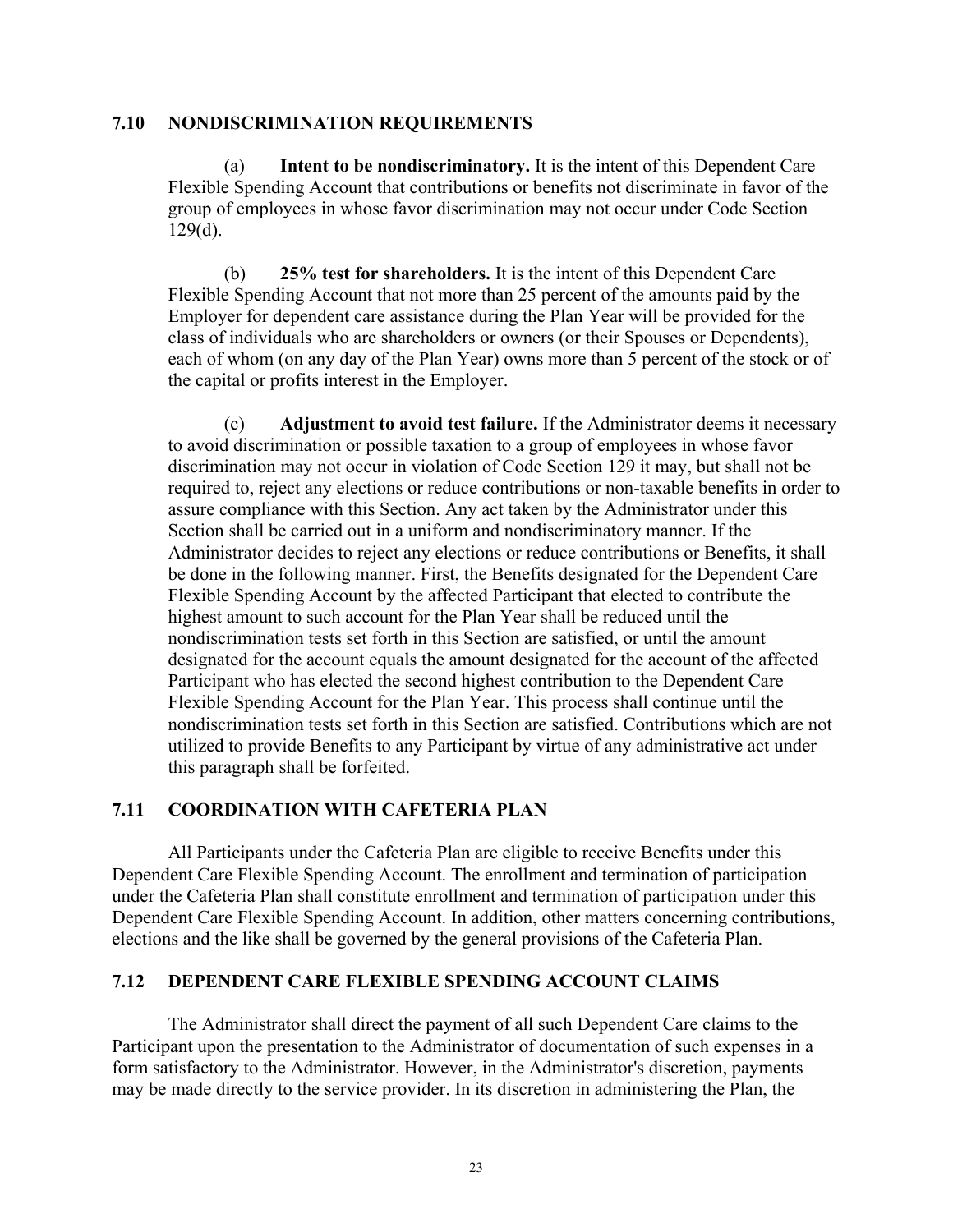Administrator may utilize forms and require documentation of costs as may be necessary to verify the claims submitted. At a minimum, the form shall include a statement from an independent third party as proof that the expense has been incurred during the Plan Year and the amount of such expense. In addition, the Administrator may require that each Participant who desires to receive reimbursement under this Program for Employment-Related Dependent Care Expenses submit a statement which may contain some or all of the following information:

(a) The Dependent or Dependents for whom the services were performed;

(b) The nature of the services performed for the Participant, the cost of which he wishes reimbursement;

(c) The relationship, if any, of the person performing the services to the Participant;

(d) If the services are being performed by a child of the Participant, the age of the child;

(e) A statement as to where the services were performed;

(f) If any of the services were performed outside the home, a statement as to whether the Dependent for whom such services were performed spends at least 8 hours a day in the Participant's household;

(g) If the services were being performed in a day care center, a statement:

(1) that the day care center complies with all applicable laws and regulations of the state of residence,

(2) that the day care center provides care for more than 6 individuals (other than individuals residing at the center), and

(3) of the amount of fee paid to the provider.

(h) If the Participant is married, a statement containing the following:

(1) the Spouse's salary or wages if he or she is employed, or

(2) if the Participant's Spouse is not employed, that

(i) he or she is incapacitated, or

(ii) he or she is a full-time student attending an educational institution and the months during the year which he or she attended such institution.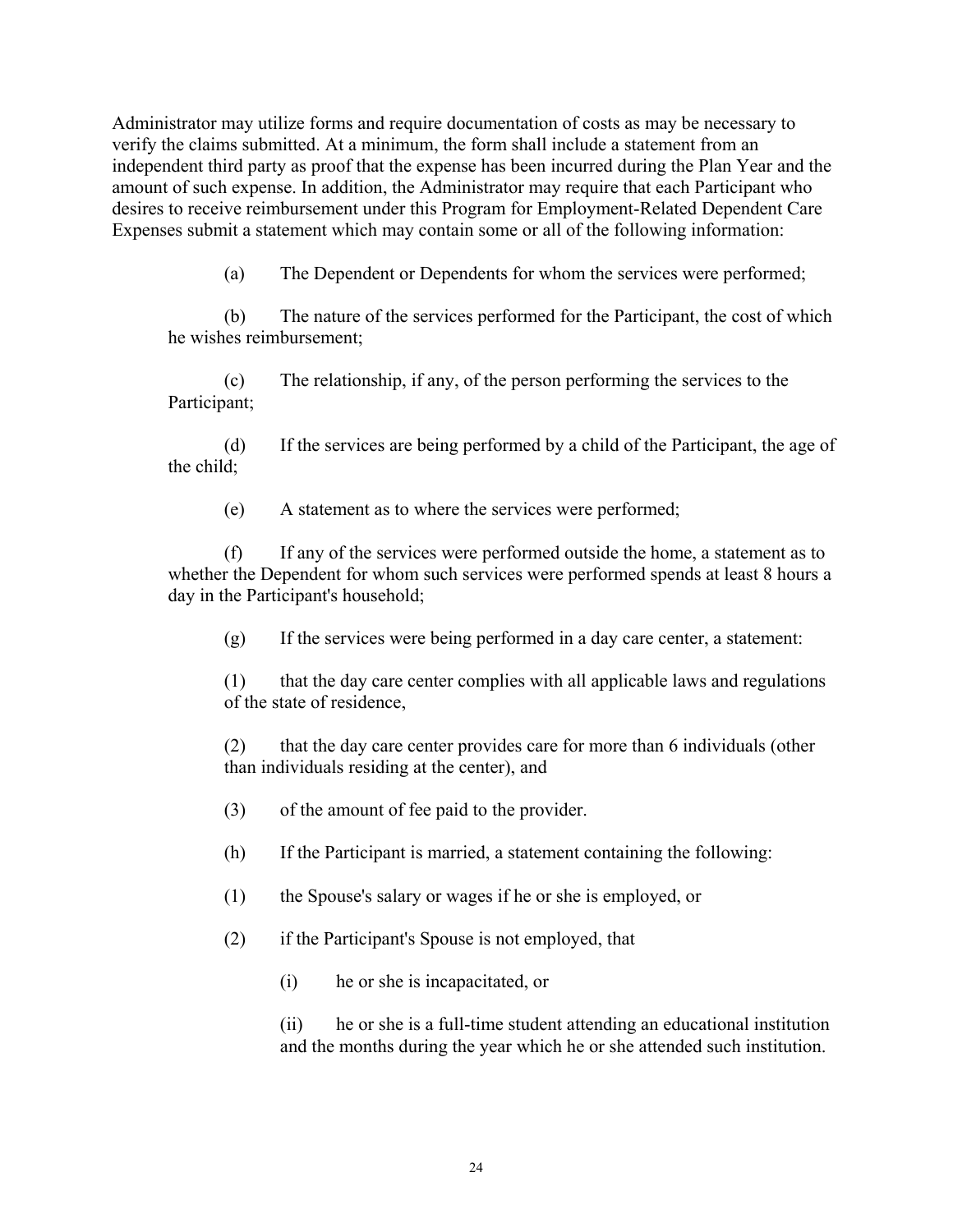(i) **Claims for reimbursement.** If a Participant fails to submit a claim within 30 days after the end of the Plan Year, those claims shall not be considered for reimbursement by the Administrator.

#### **ARTICLE VIII BENEFITS AND RIGHTS**

## **8.1 CLAIM FOR BENEFITS**

(a) **Insurance claims.** Any claim for Benefits underwritten by Insurance Contract(s) shall be made to the Insurer. If the Insurer denies any claim, the Participant or beneficiary shall follow the Insurer's claims review procedure.

(b) **Dependent Care Flexible Spending Account or Health Flexible Spending Account claims.** Any claim for Dependent Care Flexible Spending Account or Health Flexible Spending Account Benefits shall be made to the Administrator. For the Health Flexible Spending Account, if a Participant fails to submit a claim within 30 days after the end of the Plan Year, those claims shall not be considered for reimbursement by the Administrator. For the Dependent Care Flexible Spending Account, if a Participant fails to submit a claim within 30 days after the end of the Plan Year, those claims shall not be considered for reimbursement by the Administrator. If the Administrator denies a claim, the Administrator may provide notice to the Participant or beneficiary, in writing, within 90 days after the claim is filed unless special circumstances require an extension of time for processing the claim. The notice of a denial of a claim shall be written in a manner calculated to be understood by the claimant and shall set forth:

(1) specific references to the pertinent Plan provisions on which the denial is based;

(2) a description of any additional material or information necessary for the claimant to perfect the claim and an explanation as to why such information is necessary; and

(3) an explanation of the Plan's claim procedure.

(c) **Appeal.** Within 60 days after receipt of the above material, the claimant shall have a reasonable opportunity to appeal the claim denial to the Administrator for a full and fair review. The claimant or his duly authorized representative may:

- (1) request a review upon written notice to the Administrator;
- (2) review pertinent documents; and
- (3) submit issues and comments in writing.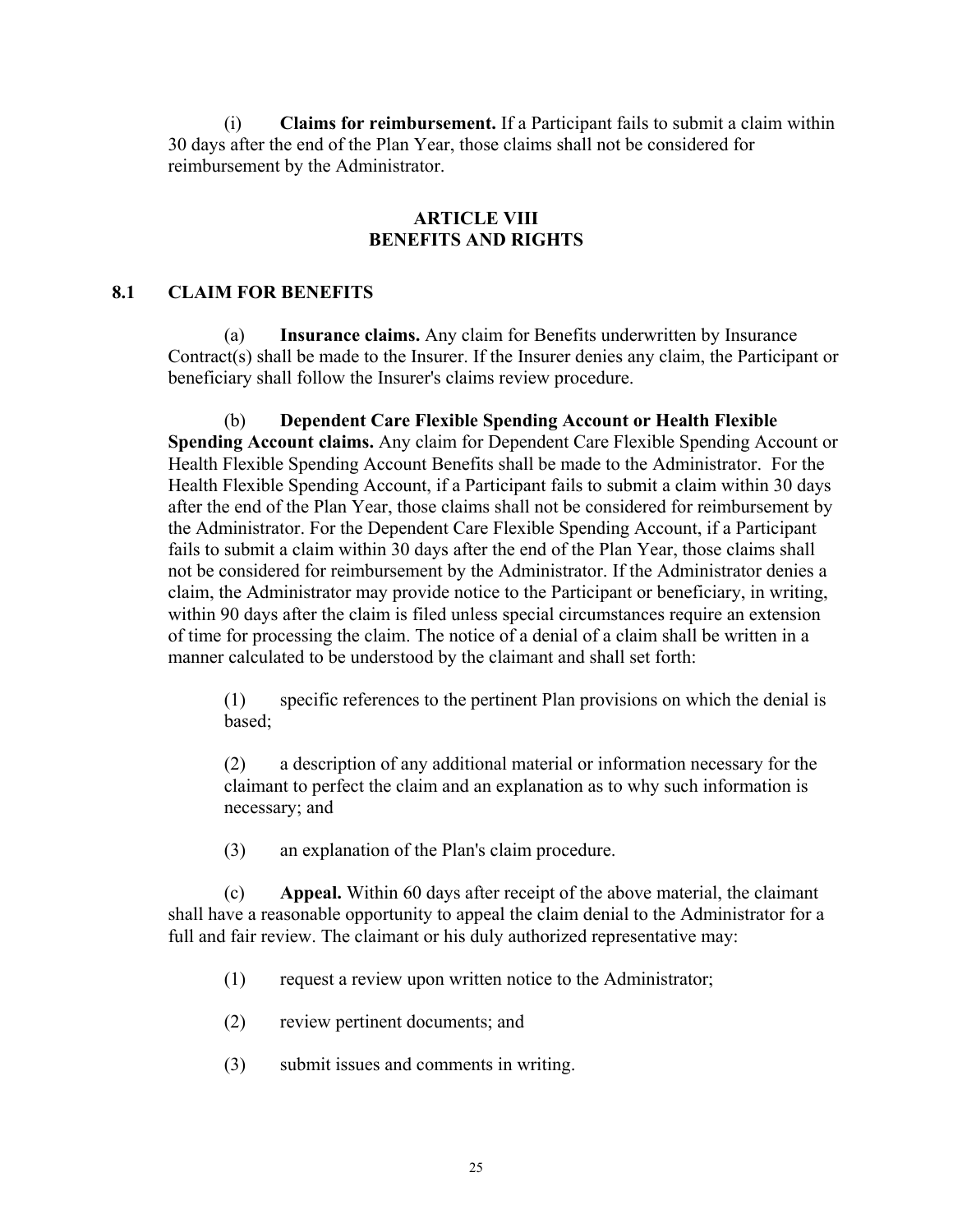(d) **Review of appeal.** A decision on the review by the Administrator will be made not later than 60 days after receipt of a request for review, unless special circumstances require an extension of time for processing (such as the need to hold a hearing), in which event a decision should be rendered as soon as possible, but in no event later than 120 days after such receipt. The decision of the Administrator shall be written and shall include specific reasons for the decision, written in a manner calculated to be understood by the claimant, with specific references to the pertinent Plan provisions on which the decision is based.

(e) **Forfeitures.** Any balance remaining in the Participant's Health Flexible Spending Account or Dependent Care Flexible Spending Account as of the end of the time for claims reimbursement for each Plan Year shall be forfeited and deposited in the benefit plan surplus of the Employer pursuant to Section 6.3 or Section 7.8, whichever is applicable, unless the Participant had made a claim for such Plan Year, in writing, which has been denied or is pending; in which event the amount of the claim shall be held in his account until the claim appeal procedures set forth above have been satisfied or the claim is paid. If any such claim is denied on appeal, the amount held beyond the end of the Plan Year shall be forfeited and credited to the benefit plan surplus.

#### **8.2 APPLICATION OF BENEFIT PLAN SURPLUS**

Any forfeited amounts credited to the benefit plan surplus by virtue of the failure of a Participant to incur a qualified expense or seek reimbursement in a timely manner may, but need not be, separately accounted for after the close of the Plan Year (or after such further time specified herein for the filing of claims) in which such forfeitures arose. In no event shall such amounts be carried over to reimburse a Participant for expenses incurred during a subsequent Plan Year for the same or any other Benefit available under the Plan; nor shall amounts forfeited by a particular Participant be made available to such Participant in any other form or manner, except as permitted by Treasury regulations. Amounts in the benefit plan surplus shall be used to defray any administrative costs and experience losses or used to provide additional benefits under the Plan.

#### **ARTICLE IX ADMINISTRATION**

#### **9.1 PLAN ADMINISTRATION**

The Employer shall be the Administrator, unless the Employer elects otherwise. The Employer may appoint any person, including, but not limited to, the Employees of the Employer, to perform the duties of the Administrator. Any person so appointed shall signify acceptance by filing acceptance in writing (or such other form as acceptable to both parties) with the Employer. Upon the resignation or removal of any individual performing the duties of the Administrator, the Employer may designate a successor.

If the Employer elects, the Employer shall appoint one or more Administrators. Any person, including, but not limited to, the Employees of the Employer, shall be eligible to serve as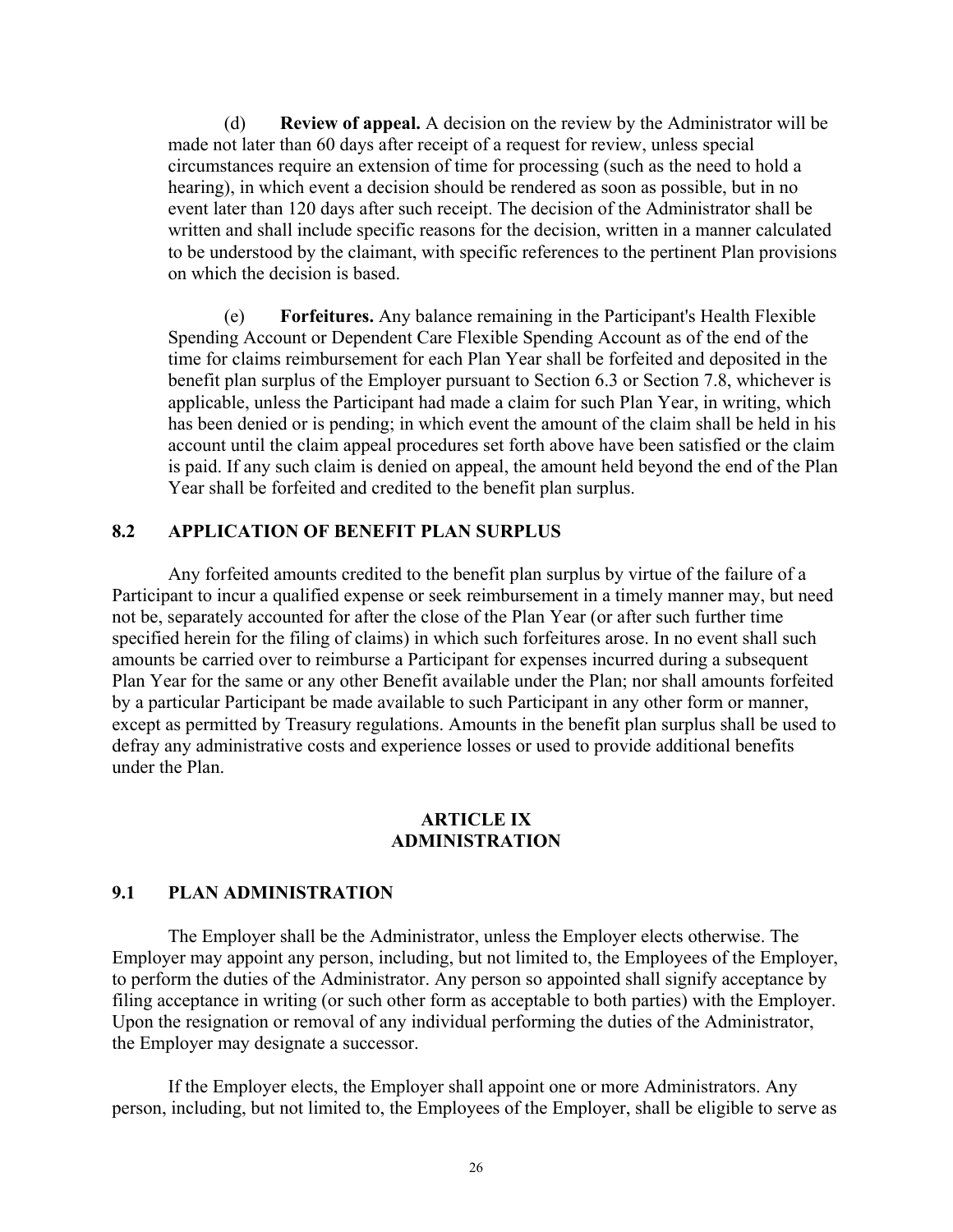an Administrator. Any person so appointed shall signify acceptance by filing acceptance in writing (or such other form as acceptable to both parties) with the Employer. An Administrator may resign by delivering a resignation in writing (or such other form as acceptable to both parties) to the Employer or be removed by the Employer by delivery of notice of removal (in writing or such other form as acceptable to both parties), to take effect at a date specified therein, or upon delivery to the Administrator if no date is specified. The Employer shall be empowered to appoint and remove the Administrator from time to time as it deems necessary for the proper administration of the Plan to ensure that the Plan is being operated for the exclusive benefit of the Employees entitled to participate in the Plan in accordance with the terms of the Plan and the Code.

The operation of the Plan shall be under the supervision of the Administrator. It shall be a principal duty of the Administrator to see that the Plan is carried out in accordance with its terms, and for the exclusive benefit of Employees entitled to participate in the Plan. The Administrator shall have full power and discretion to administer the Plan in all of its details and determine all questions arising in connection with the administration, interpretation, and application of the Plan. The Administrator may establish procedures, correct any defect, supply any information, or reconciles any inconsistency in such manner and to such extent as shall be deemed necessary or advisable to carry out the purpose of the Plan. The Administrator shall have all powers necessary or appropriate to accomplish the Administrator's duties under the Plan. The Administrator shall be charged with the duties of the general administration of the Plan as set forth under the Plan, including, but not limited to, in addition to all other powers provided by this Plan:

(a) To make and enforce such procedures, rules and regulations as the Administrator deems necessary or proper for the efficient administration of the Plan;

(b) To interpret the provisions of the Plan, the Administrator's interpretations thereof in good faith to be final and conclusive on all persons claiming benefits by operation of the Plan;

(c) To decide all questions concerning the Plan and the eligibility of any person to participate in the Plan and to receive benefits provided by operation of the Plan;

(d) To reject elections or to limit contributions or Benefits for certain highly compensated participants if it deems such to be desirable in order to avoid discrimination under the Plan in violation of applicable provisions of the Code;

(e) To provide Employees with a reasonable notification of their benefits available by operation of the Plan and to assist any Participant regarding the Participant's rights, benefits or elections under the Plan;

(f) To keep and maintain the Plan documents and all other records pertaining to and necessary for the administration of the Plan;

(g) To review and settle all claims against the Plan, to approve reimbursement requests, and to authorize the payment of benefits if the Administrator determines such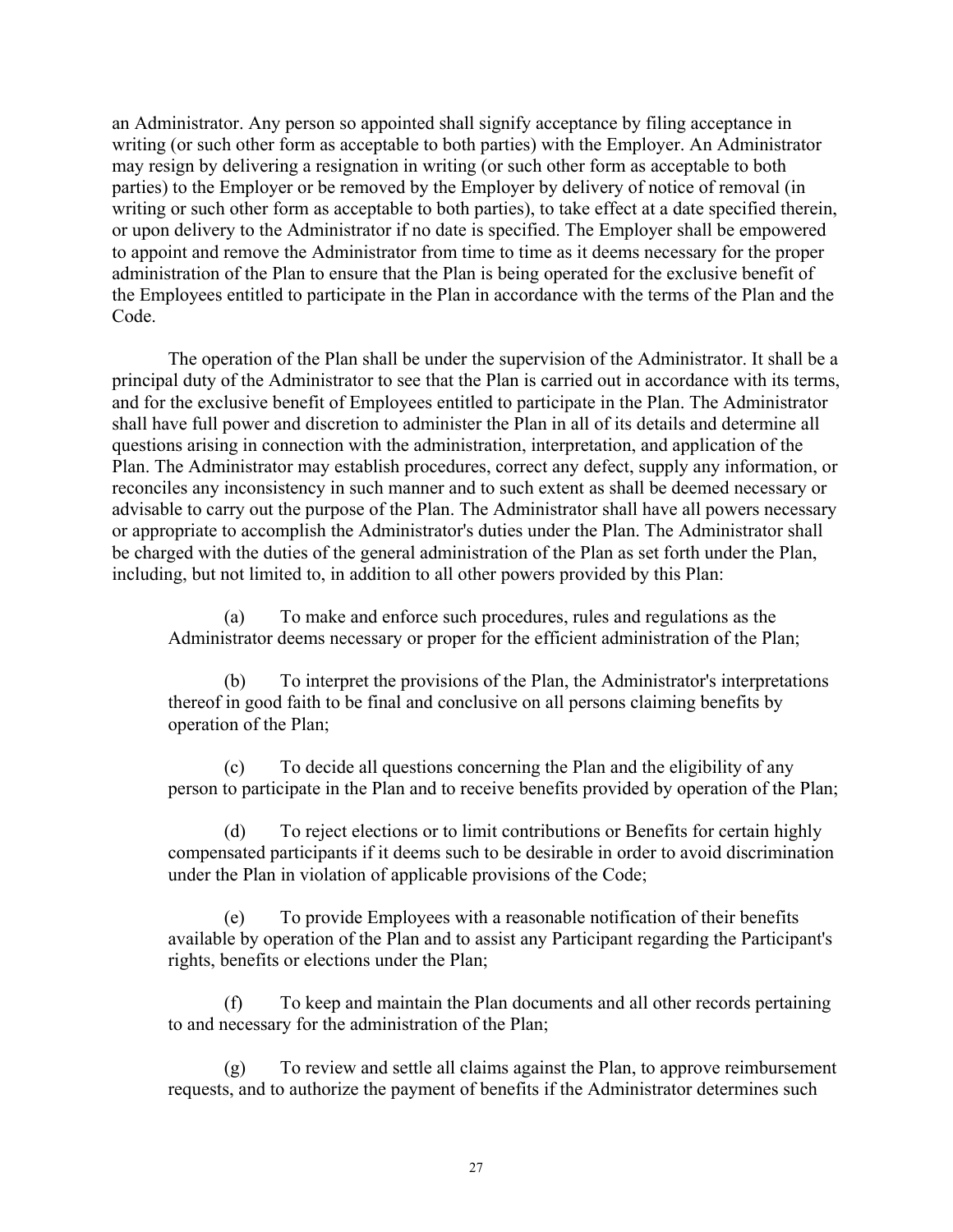shall be paid if the Administrator decides in its discretion that the applicant is entitled to them. This authority specifically permits the Administrator to settle disputed claims for benefits and any other disputed claims made against the Plan;

(h) To appoint such agents, counsel, accountants, consultants, and other persons or entities as may be required to assist in administering the Plan.

Any procedure, discretionary act, interpretation or construction taken by the Administrator shall be done in a nondiscriminatory manner based upon uniform principles consistently applied and shall be consistent with the intent that the Plan shall continue to comply with the terms of Code Section 125 and the Treasury regulations thereunder.

## **9.2 EXAMINATION OF RECORDS**

The Administrator shall make available to each Participant, Eligible Employee and any other Employee of the Employer such records as pertain to their interest under the Plan for examination at reasonable times during normal business hours.

## **9.3 PAYMENT OF EXPENSES**

Any reasonable administrative expenses shall be paid by the Employer unless the Employer determines that administrative costs shall be borne by the Participants under the Plan or by any Trust Fund which may be established hereunder. The Administrator may impose reasonable conditions for payments, provided that such conditions shall not discriminate in favor of highly compensated employees.

#### **9.4 INSURANCE CONTROL CLAUSE**

In the event of a conflict between the terms of this Plan and the terms of an Insurance Contract of an independent third party Insurer whose product is then being used in conjunction with this Plan, the terms of the Insurance Contract shall control as to those Participants receiving coverage under such Insurance Contract. For this purpose, the Insurance Contract shall control in defining the persons eligible for insurance, the dates of their eligibility, the conditions which must be satisfied to become insured, if any, the benefits Participants are entitled to and the circumstances under which insurance terminates.

## **9.5 INDEMNIFICATION OF ADMINISTRATOR**

The Employer agrees to indemnify and to defend to the fullest extent permitted by law any Employee serving as the Administrator or as a member of a committee designated as Administrator (including any Employee or former Employee who previously served as Administrator or as a member of such committee) against all liabilities, damages, costs and expenses (including attorney's fees and amounts paid in settlement of any claims approved by the Employer) occasioned by any act or omission to act in connection with the Plan, if such act or omission is in good faith.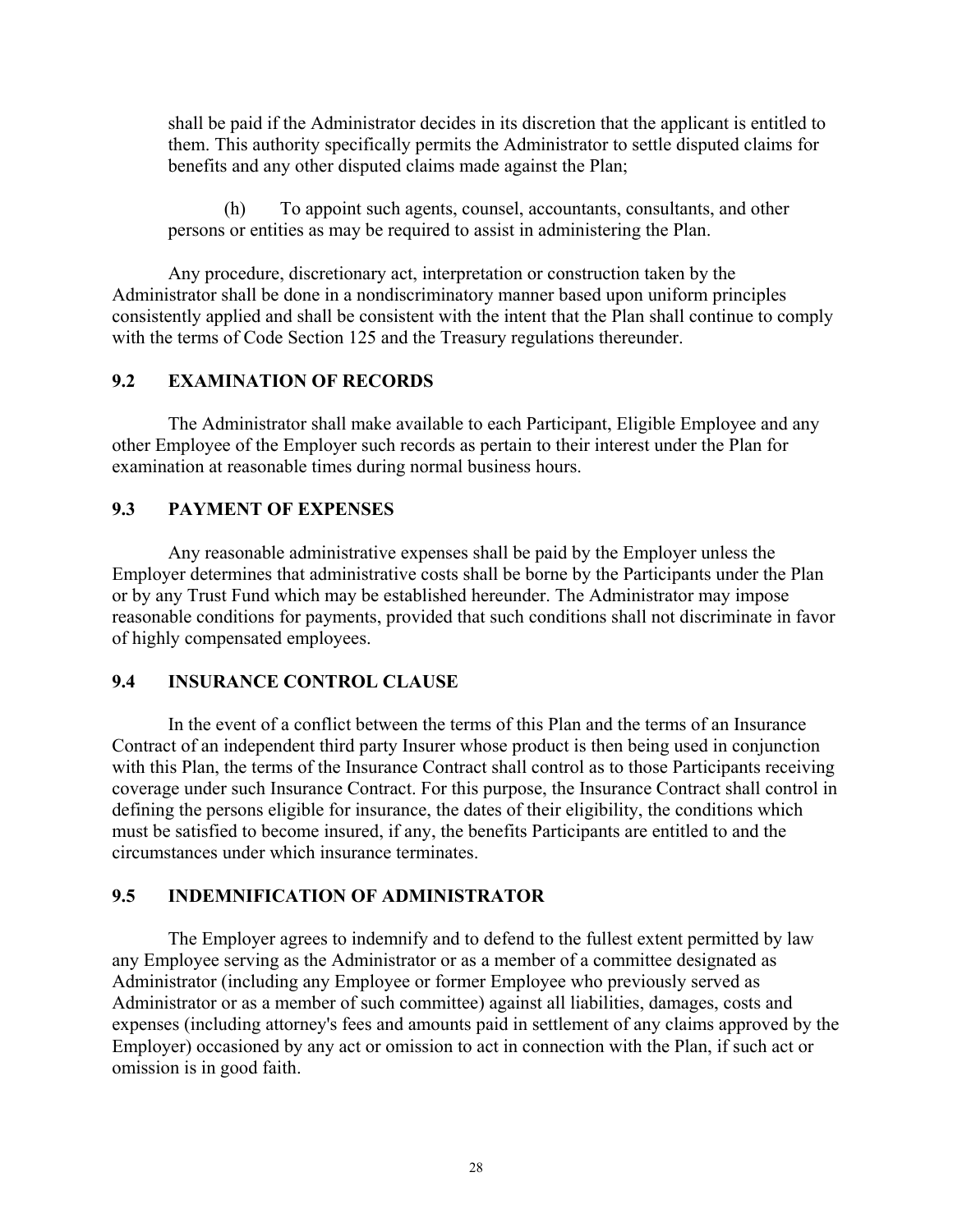#### **ARTICLE X AMENDMENT OR TERMINATION OF PLAN**

#### **10.1 AMENDMENT**

The Employer, at any time or from time to time, may amend any or all of the provisions of the Plan without the consent of any Employee or Participant. No amendment shall have the effect of modifying any benefit election of any Participant in effect at the time of such amendment, unless such amendment is made to comply with Federal, state or local laws, statutes or regulations.

#### **10.2 TERMINATION**

The Employer reserves the right to terminate this Plan, in whole or in part, at any time. In the event the Plan is terminated, no further contributions shall be made. Benefits under any Insurance Contract shall be paid in accordance with the terms of the Insurance Contract.

No further additions shall be made to the Health Flexible Spending Account or Dependent Care Flexible Spending Account, but all payments from such fund shall continue to be made according to the elections in effect until 90 days after the termination date of the Plan. Any amounts remaining in any such fund or account as of the end of such period shall be forfeited and deposited in the benefit plan surplus after the expiration of the filing period.

## **ARTICLE XI MISCELLANEOUS**

#### **11.1 PLAN INTERPRETATION**

All provisions of this Plan shall be interpreted and applied in a uniform, nondiscriminatory manner. This Plan shall be read in its entirety and not severed except as provided in Section 11.12.

#### **11.2 GENDER AND NUMBER**

Wherever any words are used herein in the masculine, feminine or neuter gender, they shall be construed as though they were also used in another gender in all cases where they would so apply, and whenever any words are used herein in the singular or plural form, they shall be construed as though they were also used in the other form in all cases where they would so apply.

#### **11.3 WRITTEN DOCUMENT**

This Plan, in conjunction with any separate written document which may be required by law, is intended to satisfy the written Plan requirement of Code Section 125 and any Treasury regulations thereunder relating to cafeteria plans.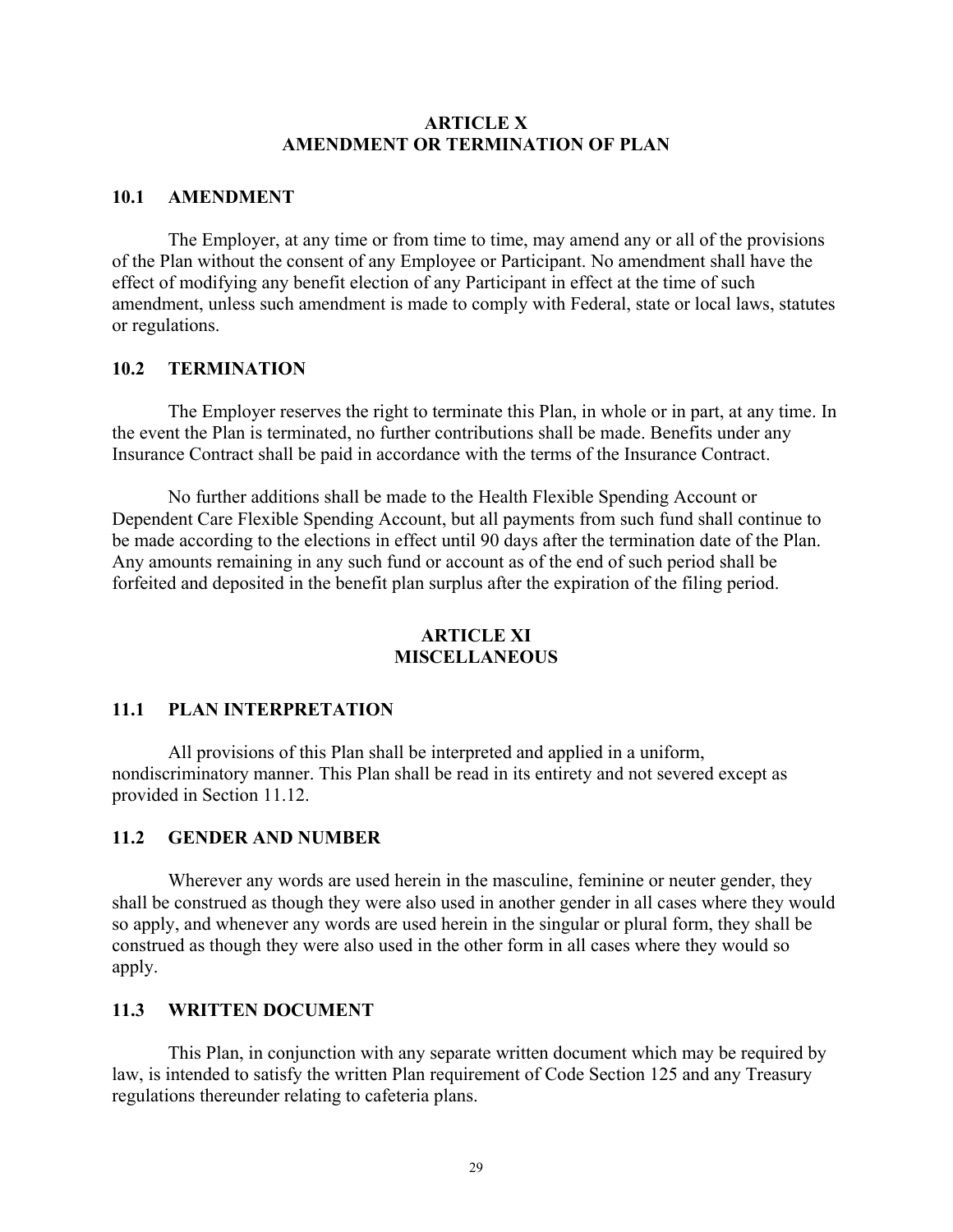## **11.4 EXCLUSIVE BENEFIT**

This Plan shall be maintained for the exclusive benefit of the Employees who participate in the Plan.

## **11.5 PARTICIPANT'S RIGHTS**

This Plan shall not be deemed to constitute an employment contract between the Employer and any Participant or to be a consideration or an inducement for the employment of any Participant or Employee. Nothing contained in this Plan shall be deemed to give any Participant or Employee the right to be retained in the service of the Employer or to interfere with the right of the Employer to discharge any Participant or Employee at any time regardless of the effect which such discharge shall have upon him as a Participant of this Plan.

## **11.6 ACTION BY THE EMPLOYER**

Whenever the Employer under the terms of the Plan is permitted or required to do or perform any act or matter or thing, it shall be done and performed by a person duly authorized by its legally constituted authority.

## **11.7 EMPLOYER'S PROTECTIVE CLAUSES**

(a) **Insurance purchase.** Upon the failure of either the Participant or the Employer to obtain the insurance contemplated by this Plan (whether as a result of negligence, gross neglect or otherwise), the Participant's Benefits shall be limited to the insurance premium(s), if any, that remained unpaid for the period in question and the actual insurance proceeds, if any, received by the Employer or the Participant as a result of the Participant's claim.

(b) **Validity of insurance contract.** The Employer shall not be responsible for the validity of any Insurance Contract issued hereunder or for the failure on the part of the Insurer to make payments provided for under any Insurance Contract. Once insurance is applied for or obtained, the Employer shall not be liable for any loss which may result from the failure to pay Premiums to the extent Premium notices are not received by the Employer.

## **11.8 NO GUARANTEE OF TAX CONSEQUENCES**

Neither the Administrator nor the Employer makes any commitment or guarantee that any amounts paid to or for the benefit of a Participant under the Plan will be excludable from the Participant's gross income for federal or state income tax purposes, or that any other federal or state tax treatment will apply to or be available to any Participant. It shall be the obligation of each Participant to determine whether each payment under the Plan is excludable from the Participant's gross income for federal and state income tax purposes, and to notify the Employer if the Participant has reason to believe that any such payment is not so excludable.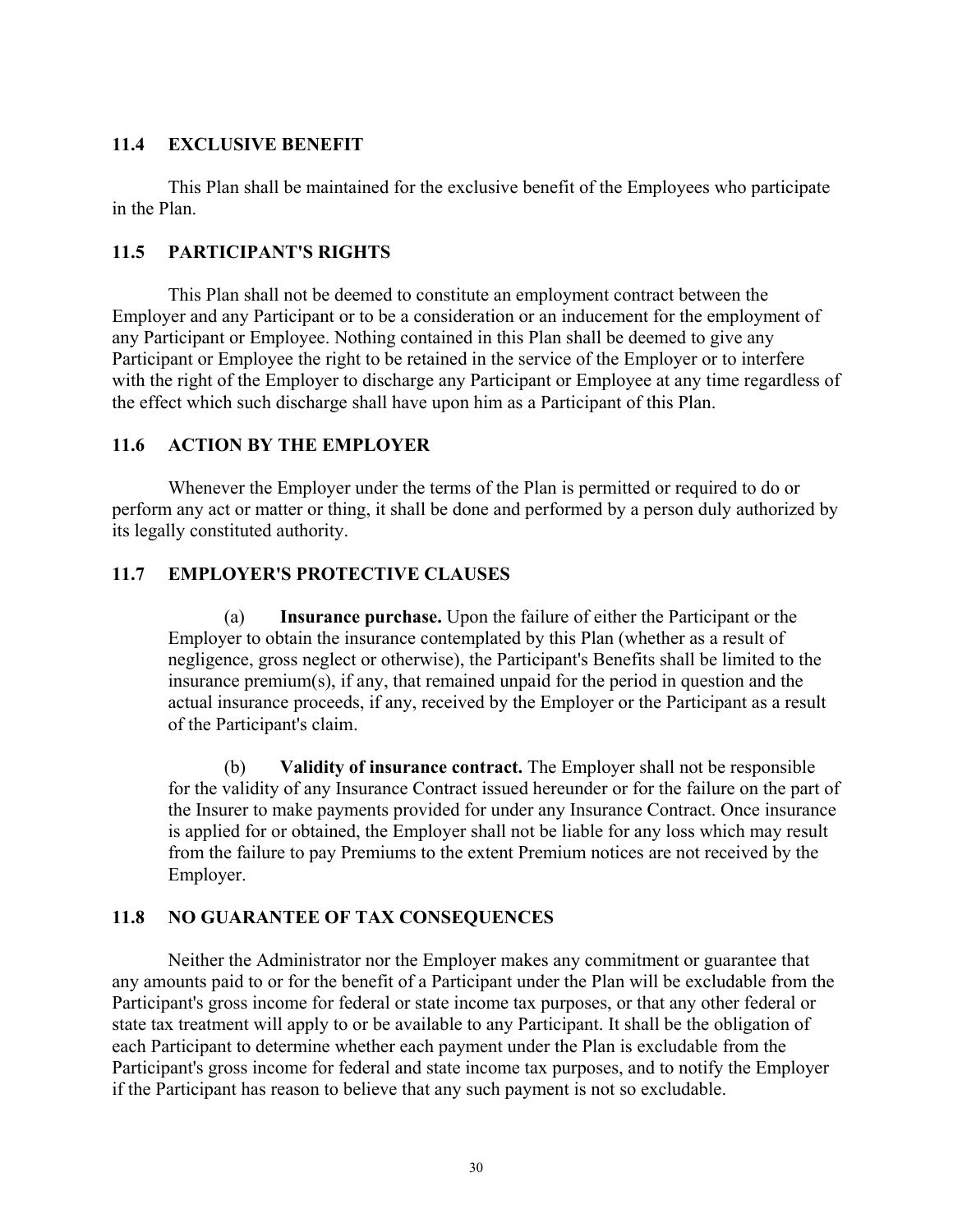Notwithstanding the foregoing, the rights of Participants under this Plan shall be legally enforceable.

## **11.9 INDEMNIFICATION OF EMPLOYER BY PARTICIPANTS**

If any Participant receives one or more payments or reimbursements under the Plan that are not for a permitted Benefit, such Participant shall indemnify and reimburse the Employer for any liability it may incur for failure to withhold federal or state income tax or Social Security tax from such payments or reimbursements. However, such indemnification and reimbursement shall not exceed the amount of additional federal and state income tax (plus any penalties) that the Participant would have owed if the payments or reimbursements had been made to the Participant as regular cash compensation, plus the Participant's share of any Social Security tax that would have been paid on such compensation, less any such additional income and Social Security tax actually paid by the Participant.

## **11.10 FUNDING**

Unless otherwise required by law, contributions to the Plan need not be placed in trust or dedicated to a specific Benefit, but may instead be considered general assets of the Employer. Furthermore, and unless otherwise required by law, nothing herein shall be construed to require the Employer or the Administrator to maintain any fund or segregate any amount for the benefit of any Participant, and no Participant or other person shall have any claim against, right to, or security or other interest in, any fund, account or asset of the Employer from which any payment under the Plan may be made.

## **11.11 GOVERNING LAW**

This Plan is governed by the Code and the Treasury regulations issued thereunder (as they might be amended from time to time). In no event shall the Employer guarantee the favorable tax treatment sought by this Plan. To the extent not preempted by Federal law, the provisions of this Plan shall be construed, enforced and administered according to the laws of the State of Georgia.

#### **11.12 SEVERABILITY**

If any provision of the Plan is held invalid or unenforceable, its invalidity or unenforceability shall not affect any other provisions of the Plan, and the Plan shall be construed and enforced as if such provision had not been included herein.

## **11.13 CAPTIONS**

The captions contained herein are inserted only as a matter of convenience and for reference, and in no way define, limit, enlarge or describe the scope or intent of the Plan, nor in any way shall affect the Plan or the construction of any provision thereof.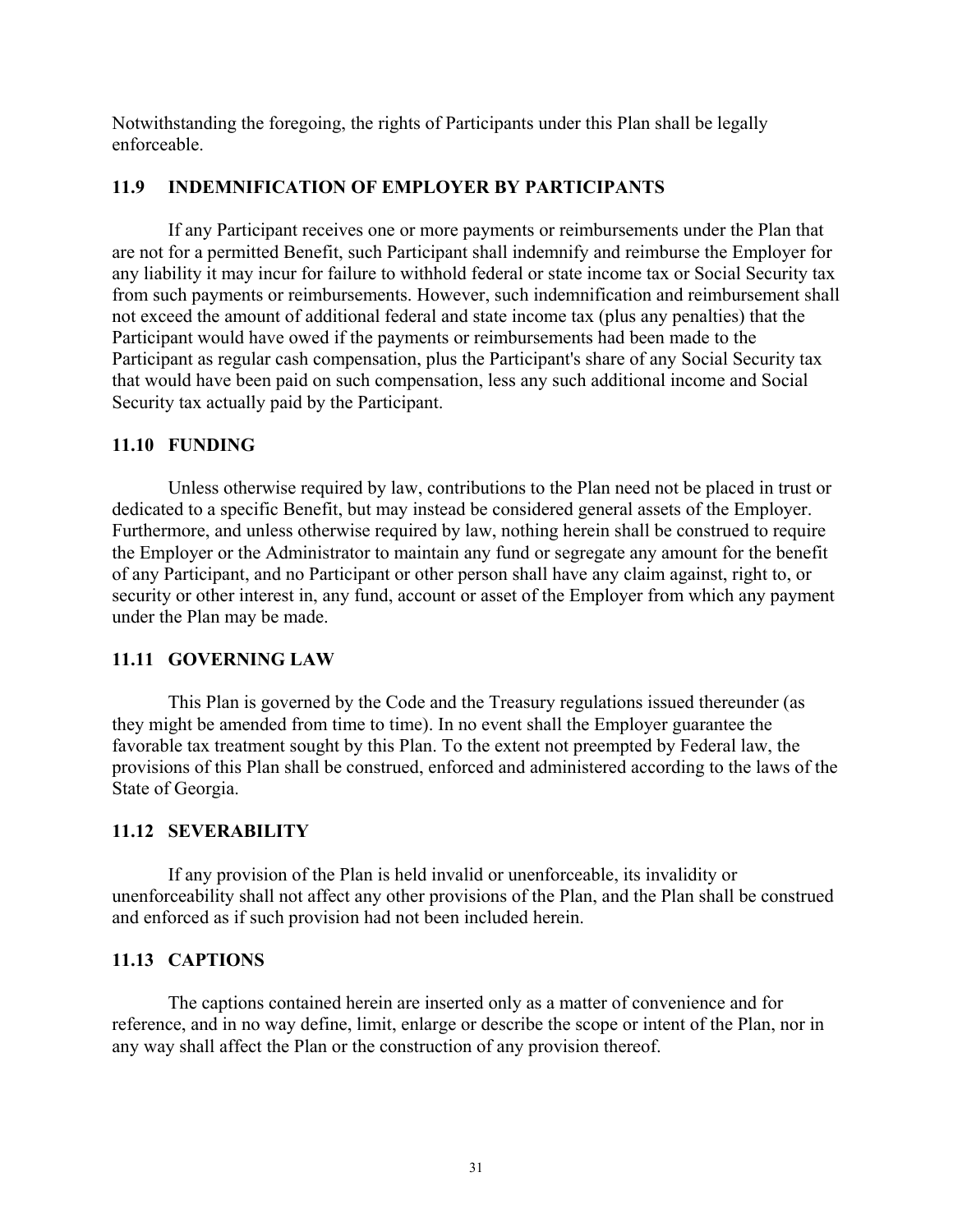#### **11.14 CONTINUATION OF COVERAGE (COBRA)**

Notwithstanding anything in the Plan to the contrary, in the event any benefit under this Plan subject to the continuation coverage requirement of Code Section 4980B becomes unavailable, each Participant will be entitled to continuation coverage as prescribed in Code Section 4980B, and related regulations. This Section shall only apply if the Employer employs at least twenty (20) employees on more than 50% of its typical business days in the previous calendar year.

## **11.15 FAMILY AND MEDICAL LEAVE ACT (FMLA)**

Notwithstanding anything in the Plan to the contrary, in the event any benefit under this Plan becomes subject to the requirements of the Family and Medical Leave Act and regulations thereunder, this Plan shall be operated in accordance with Regulation 1.125-3.

## **11.16 HEALTH INSURANCE PORTABILITY AND ACCOUNTABILITY ACT (HIPAA)**

Notwithstanding anything in this Plan to the contrary, this Plan shall be operated in accordance with HIPAA and regulations thereunder.

## **11.17 UNIFORMED SERVICES EMPLOYMENT AND REEMPLOYMENT RIGHTS ACT (USERRA)**

Notwithstanding any provision of this Plan to the contrary, contributions, benefits and service credit with respect to qualified military service shall be provided in accordance with the Uniform Services Employment And Reemployment Rights Act (USERRA) and the regulations thereunder.

## **11.18 COMPLIANCE WITH HIPAA PRIVACY STANDARDS**

(a) **Application.** If any benefits under this Cafeteria Plan are subject to the Standards for Privacy of Individually Identifiable Health Information (45 CFR Part 164, the "Privacy Standards"), then this Section shall apply.

(b) **Disclosure of PHI.** The Plan shall not disclose Protected Health Information to any member of the Employer's workforce unless each of the conditions set out in this Section are met. "Protected Health Information" shall have the same definition as set forth in the Privacy Standards but generally shall mean individually identifiable information about the past, present or future physical or mental health or condition of an individual, including genetic information and information about treatment or payment for treatment.

(c) **PHI disclosed for administrative purposes.** Protected Health Information disclosed to members of the Employer's workforce shall be used or disclosed by them only for purposes of Plan administrative functions. The Plan's administrative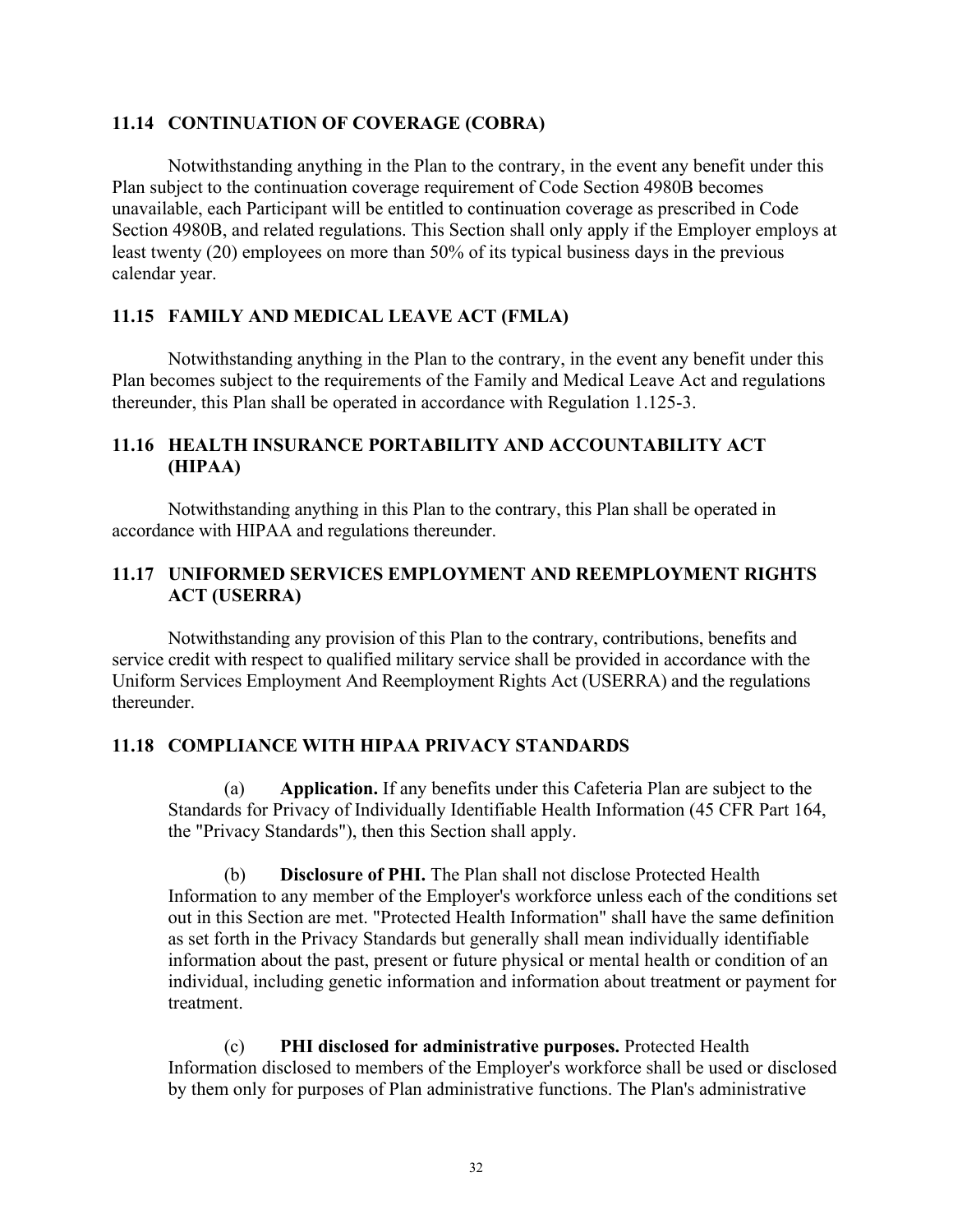functions shall include all Plan payment functions and health care operations. The terms "payment" and "health care operations" shall have the same definitions as set out in the Privacy Standards, but the term "payment" generally shall mean activities taken to determine or fulfill Plan responsibilities with respect to eligibility, coverage, provision of benefits, or reimbursement for health care. Protected Health Information that consists of genetic information will not be used or disclosed for underwriting purposes.

(d) **PHI disclosed to certain workforce members.** The Plan shall disclose Protected Health Information only to members of the Employer's workforce who are designated and authorized to receive such Protected Health Information, and only to the extent and in the minimum amount necessary for that person to perform his or her duties with respect to the Plan. "Members of the Employer's workforce" shall refer to all employees and other persons under the control of the Employer. The Employer shall keep an updated list of those authorized to receive Protected Health Information.

(1) An authorized member of the Employer's workforce who receives Protected Health Information shall use or disclose the Protected Health Information only to the extent necessary to perform his or her duties with respect to the Plan.

(2) In the event that any member of the Employer's workforce uses or discloses Protected Health Information other than as permitted by this Section and the Privacy Standards, the incident shall be reported to the Plan's privacy official. The privacy official shall take appropriate action, including:

(i) investigation of the incident to determine whether the breach occurred inadvertently, through negligence or deliberately; whether there is a pattern of breaches; and the degree of harm caused by the breach;

(ii) appropriate sanctions against the persons causing the breach which, depending upon the nature of the breach, may include oral or written reprimand, additional training, or termination of employment;

(iii) mitigation of any harm caused by the breach, to the extent practicable; and

(iv) documentation of the incident and all actions taken to resolve the issue and mitigate any damages.

(e) **Certification.** The Employer must provide certification to the Plan that it agrees to:

(1) Not use or further disclose the information other than as permitted or required by the Plan documents or as required by law;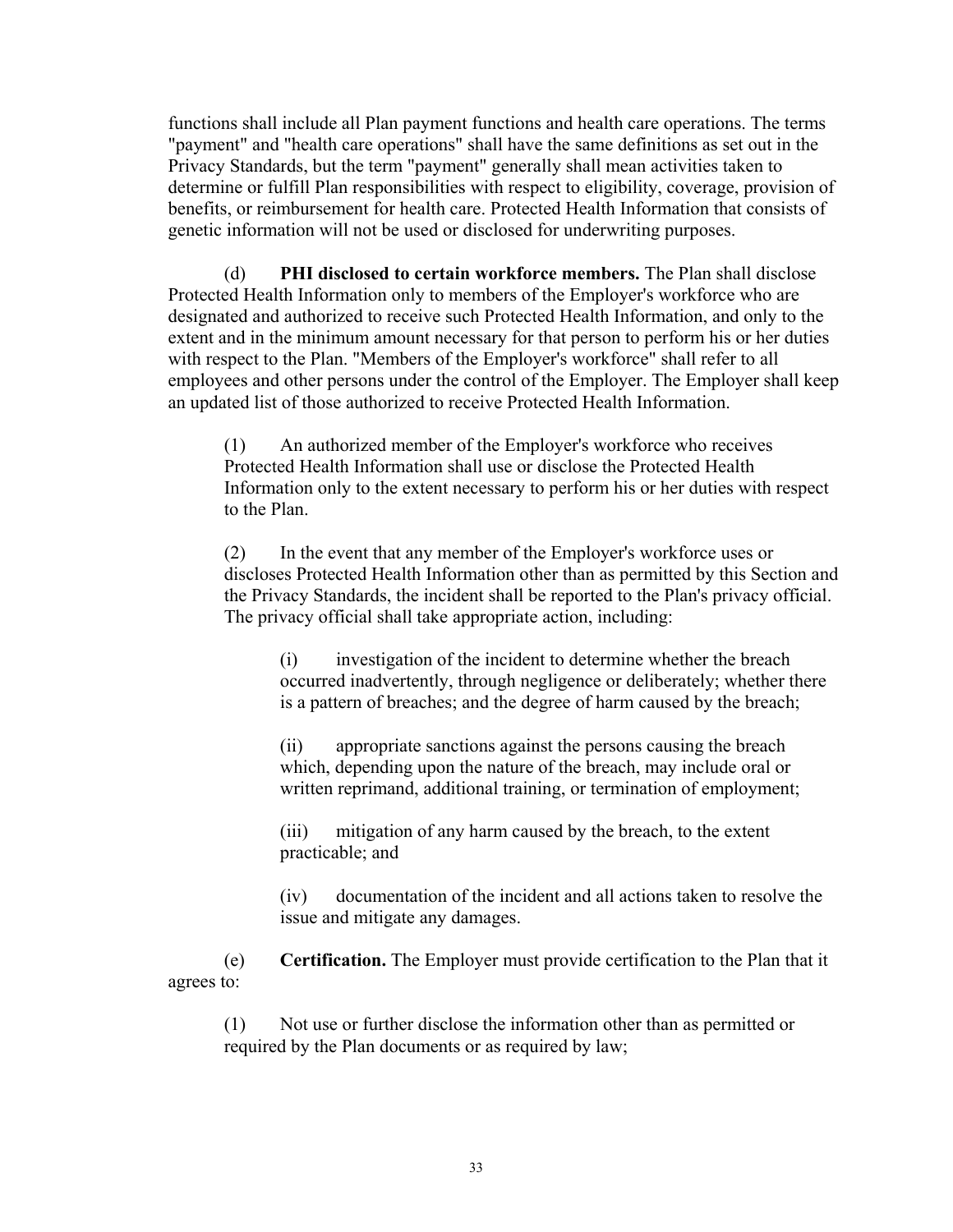(2) Ensure that any agent or subcontractor, to whom it provides Protected Health Information received from the Plan, agrees to the same restrictions and conditions that apply to the Employer with respect to such information;

(3) Not use or disclose Protected Health Information for employment-related actions and decisions or in connection with any other benefit or employee benefit plan of the Employer;

(4) Report to the Plan any use or disclosure of the Protected Health Information of which it becomes aware that is inconsistent with the uses or disclosures permitted by this Section, or required by law;

(5) Make available Protected Health Information to individual Plan members in accordance with Section 164.524 of the Privacy Standards;

(6) Make available Protected Health Information for amendment by individual Plan members and incorporate any amendments to Protected Health Information in accordance with Section 164.526 of the Privacy Standards;

(7) Make available the Protected Health Information required to provide an accounting of disclosures to individual Plan members in accordance with Section 164.528 of the Privacy Standards;

(8) Make its internal practices, books and records relating to the use and disclosure of Protected Health Information received from the Plan available to the Department of Health and Human Services for purposes of determining compliance by the Plan with the Privacy Standards;

(9) If feasible, return or destroy all Protected Health Information received from the Plan that the Employer still maintains in any form, and retain no copies of such information when no longer needed for the purpose for which disclosure was made, except that, if such return or destruction is not feasible, limit further uses and disclosures to those purposes that make the return or destruction of the information infeasible; and

(10) Ensure the adequate separation between the Plan and members of the Employer's workforce, as required by Section  $164.504(f)(2)(iii)$  of the Privacy Standards and set out in (d) above.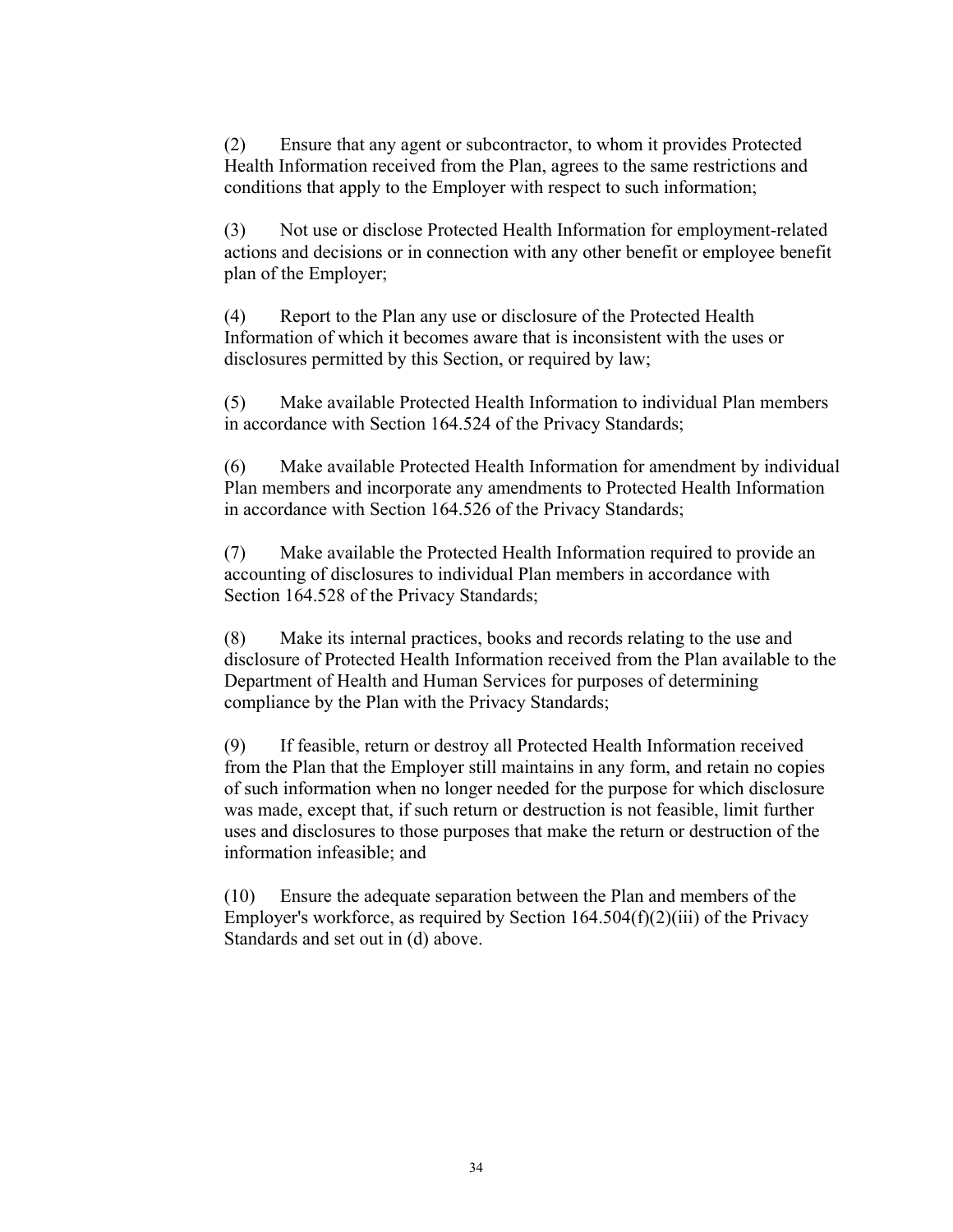#### **11.19 COMPLIANCE WITH HIPAA ELECTRONIC SECURITY STANDARDS**

Under the Security Standards for the Protection of Electronic Protected Health Information (45 CFR Part 164.300 et. seq., the "Security Standards"):

(a) **Implementation.** The Employer agrees to implement reasonable and appropriate administrative, physical and technical safeguards to protect the confidentiality, integrity and availability of Electronic Protected Health Information that the Employer creates, maintains or transmits on behalf of the Plan. "Electronic Protected Health Information" shall have the same definition as set out in the Security Standards, but generally shall mean Protected Health Information that is transmitted by or maintained in electronic media.

(b) **Agents or subcontractors shall meet security standards.** The Employer shall ensure that any agent or subcontractor to whom it provides Electronic Protected Health Information shall agree, in writing, to implement reasonable and appropriate security measures to protect the Electronic Protected Health Information.

(c) **Employer shall ensure security standards.** The Employer shall ensure that reasonable and appropriate security measures are implemented to comply with the conditions and requirements set forth in Section 11.18.

## **11.20 MENTAL HEALTH PARITY AND ADDICTION EQUITY ACT**

Notwithstanding anything in the Plan to the contrary, the Plan will comply with the Mental Health Parity and Addiction Equity Act.

#### **11.21 GENETIC INFORMATION NONDISCRIMINATION ACT (GINA)**

Notwithstanding anything in the Plan to the contrary, the Plan will comply with the Genetic Information Nondiscrimination Act.

#### **11.22 WOMEN'S HEALTH AND CANCER RIGHTS ACT**

Notwithstanding anything in the Plan to the contrary, the Plan will comply with the Women's Health and Cancer Rights Act of 1998.

#### **11.23 NEWBORNS' AND MOTHERS' HEALTH PROTECTION ACT**

Notwithstanding anything in the Plan to the contrary, the Plan will comply with the Newborns' and Mothers' Health Protection Act.